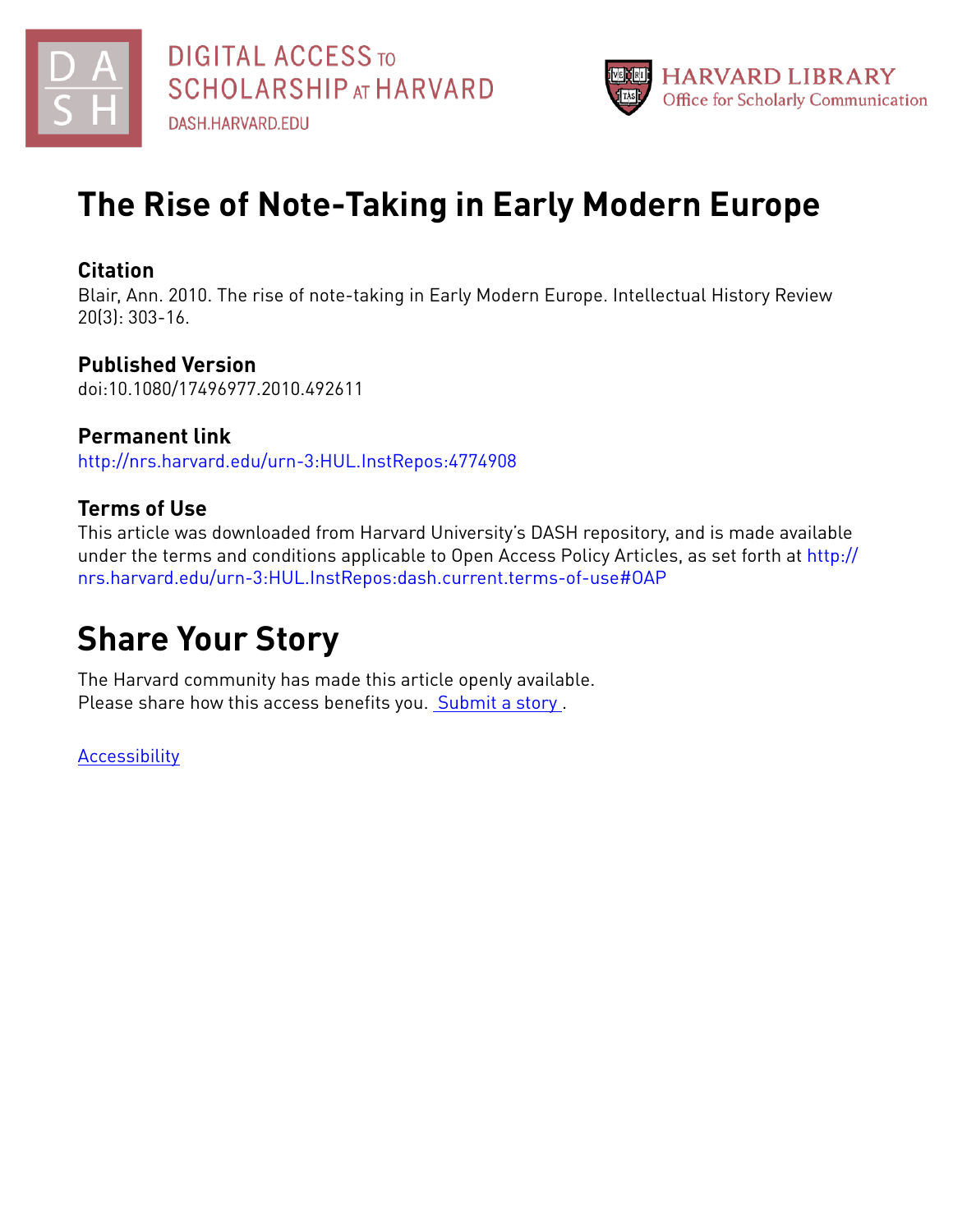### THE RISE OF NOTE-TAKING IN EARLY MODERN EUROPE

## Ann Blair<sup>1</sup>

The early modern period holds a special place in the history of European note-taking because direct evidence from surviving notes from the ancient and medieval periods is limited whereas it is often remarkably abundant starting in the  $15<sup>th</sup>$  century. I focus on two kinds of causal factors to explain this shift: on the one hand, the widespread availability of paper as a durable medium that was much less expensive than parchment made possible the long-term survival of notes down to the present; on the other hand, habits of taking and saving notes formed an equally essential prerequisite to the survival of multi-volume collections of notes among humanist scholars as well as scientific observers and travellers. Humanist and Jesuit pedagogues and institutions (like the Jesuit order, as examined by Paul Nelles in this volume, or the academies or governments that sponsored scientific expeditions) promoted the ideal of stockpiling notes from one's reading and experience, even if one did not have an immediate use to which to put them, in order to make them available for future use by oneself or by others. As a result we have large collections of notes by early modern scholars and travellers which have survived archived on paper, whether or not they were ever consulted again or used in the composition of published works.

Note-taking has likely existed in some form in most literate contexts, but since notes were hardly ever transmitted by repeated copying they do not survive when they were written on

<sup>&</sup>lt;sup>1</sup> Warm thanks to Richard Yeo for his energy and leadership in organizing the conference in July 2008 and in initiating this special issue. I am grateful for his friendship, insightful comments and exacting editing throughout our collaboration.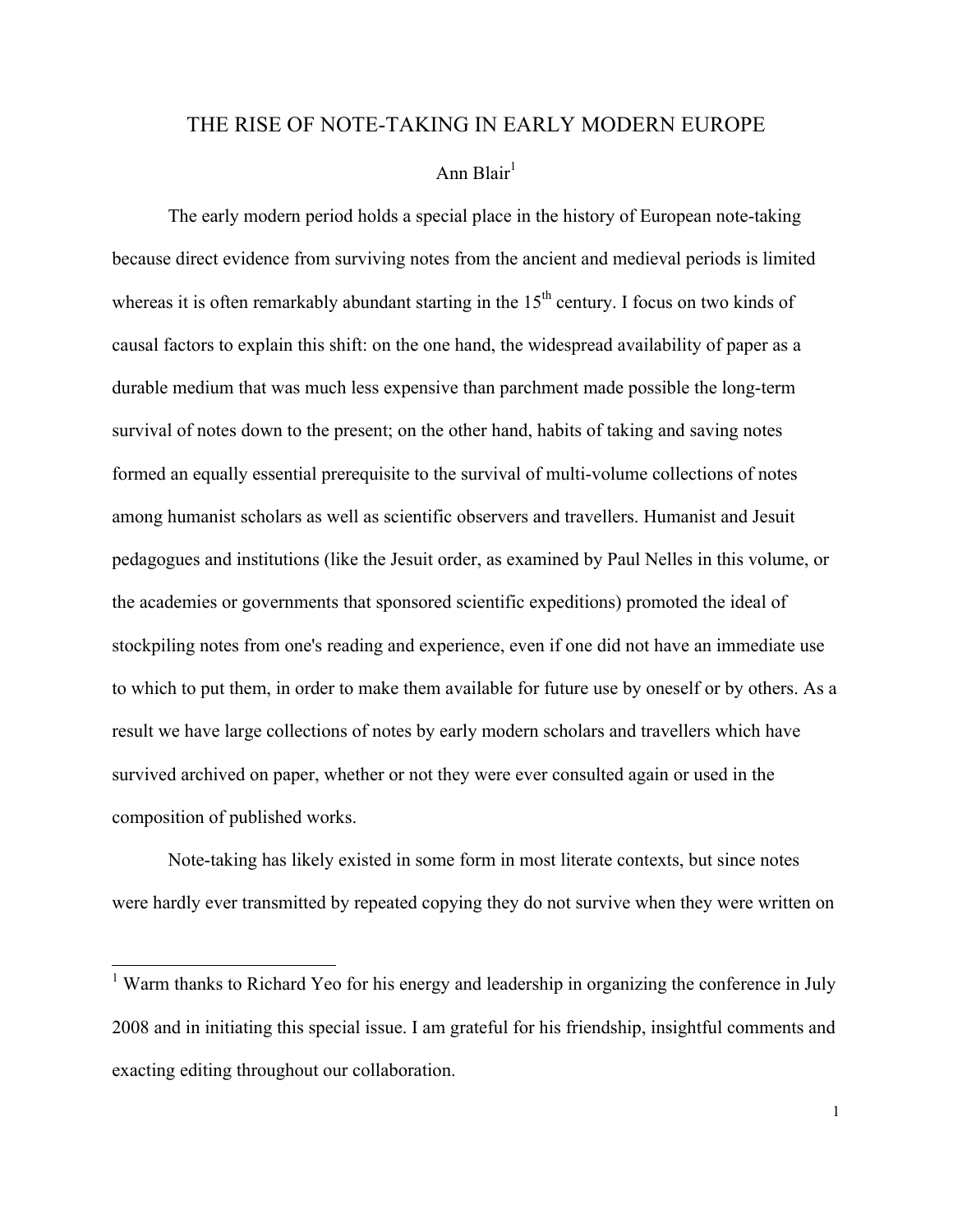temporary or fragile surfaces such as wax tablets or papyrus. On the other hand, when broadly conceived as a close relative of record-keeping, note-taking could include some of the earliest known forms of writing, starting with the stones marked with notches in Mesopotamia to record grain storage and trade (ca 3500 BCE) and the clay tablets generated by the administration of the Assyrian empire in the  $3<sup>rd</sup>$  millennium BCE.<sup>2</sup> Record-keeping by administrations (states and churches) as well as merchants (and, in later periods, lawyers) shifted in the following millennia to new media: first, papyrus from Egypt which was exported throughout the ancient Mediterranean; then parchment, better suited than papyrus (which frays when cut into sheets) to the pages of the codex form which became standard between  $2<sup>nd</sup>$  and  $4<sup>th</sup>$  centuries; and finally paper, introduced from Islam to Southern Europe in the 13<sup>th</sup> century and North of the Alps in the 14<sup>th</sup> century. The interconnection between different kinds of record-keeping and note-taking in different contexts is a vast and rich field which has only begun to be studied. In this special issue we focus on note-taking from scholarly reading and scientific observation. Each author has come to this topic through different avenues, but our shared focus on note-taking is reinforced by recent developments in the history of reading on the one hand and on the other hand by a new emphasis in the history of science on practices and the repeated and often mundane tasks that make scientific work possible.

Since the 1980s scholars in history and the literatures in alliance with book professionals in libraries and the rare book world have re-emphasized the value of studying the material form in which a text was known to its readers in order to assess what it meant to them. Physical copies

 <sup>2</sup> D. Schmandt-Besserat, *How Writing Came About* (Austin: University of Texas Press, 1996); E. Posner, *Archives in the Ancient World* (Cambridge, Mass: Harvard University Press, 1972).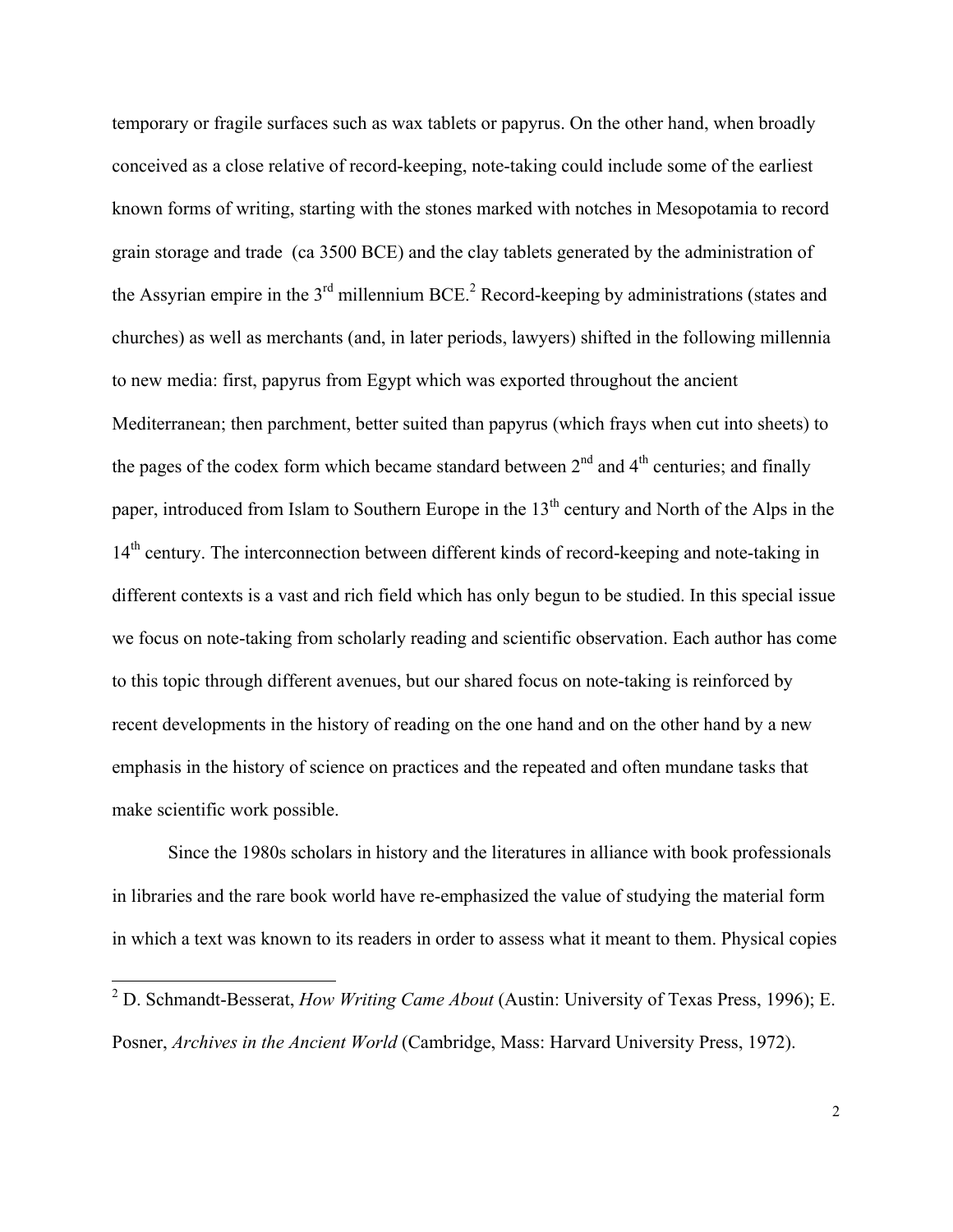of books are full of clues about who read them and how, including the size of the book, the quality of its production, the nature of the binding, any texts that were bound together and signs of use left by readers, such as marks of possession, underlining or flagging in the text, and especially reading notes entered in the margins and flyleaves. Marginal reading notes were generally preserved unintentionally with the book itself –at least as long as they were not whitewashed by collectors in the nineteenth and early twentieth centuries who preferred to own and sell books in pristine condition.<sup>3</sup> The study of marginal annotations led historians of the early modern book to understand the broader cycle of note-taking in which passages annotated in books were often copied into notebooks or onto loose leaves under topical headings to facilitate later retrieval. The process was called 'commonplacing' or 'excerpting', terms coined in English in this period, from Latin models.<sup>4</sup>

 3 For an entry into annotations in early modern printed books see W.H. Sherman, *Used Books: Marking Books in Renaissance England* (Philadelphia: University of Pennsylvania Press, 2008) and R. Stoddard, *Marks in Books, Illustrated and Explained* (Cambridge MA: Houghton Library, 1985); for the modern period see Heather Jackson, *Marginalia:readers writing in books* (New Haven:Yale University Press, 2001).

<sup>4</sup> *Oxford English Dictionary* first attests 'commonplace' (from the Latin 'locus communis') as noun in 1531 and a verb in 1656; 'excerpt' (from the Latin 'excerpere') as a verb in 1536 and a noun in 1656. On humanist note-taking see A. Blair, 'Humanist methods in natural philosophy: the commonplace book', *Journal of the History of Ideas*, 53 (1992), 554-551; 'Bibliothèques portables: les recueils de lieux communs dans la Renaissance tardive', in *Le pouvoir des bibliothèques. La mémoire des livres en Occident*, edited by M. Baratin and C. Jacob (Paris: Albin Michel, 1996), 84-106; on the 18<sup>th</sup> century, *Lire, copier, écrire*, edited by E. Décultot (Paris: Centre National de la Recherche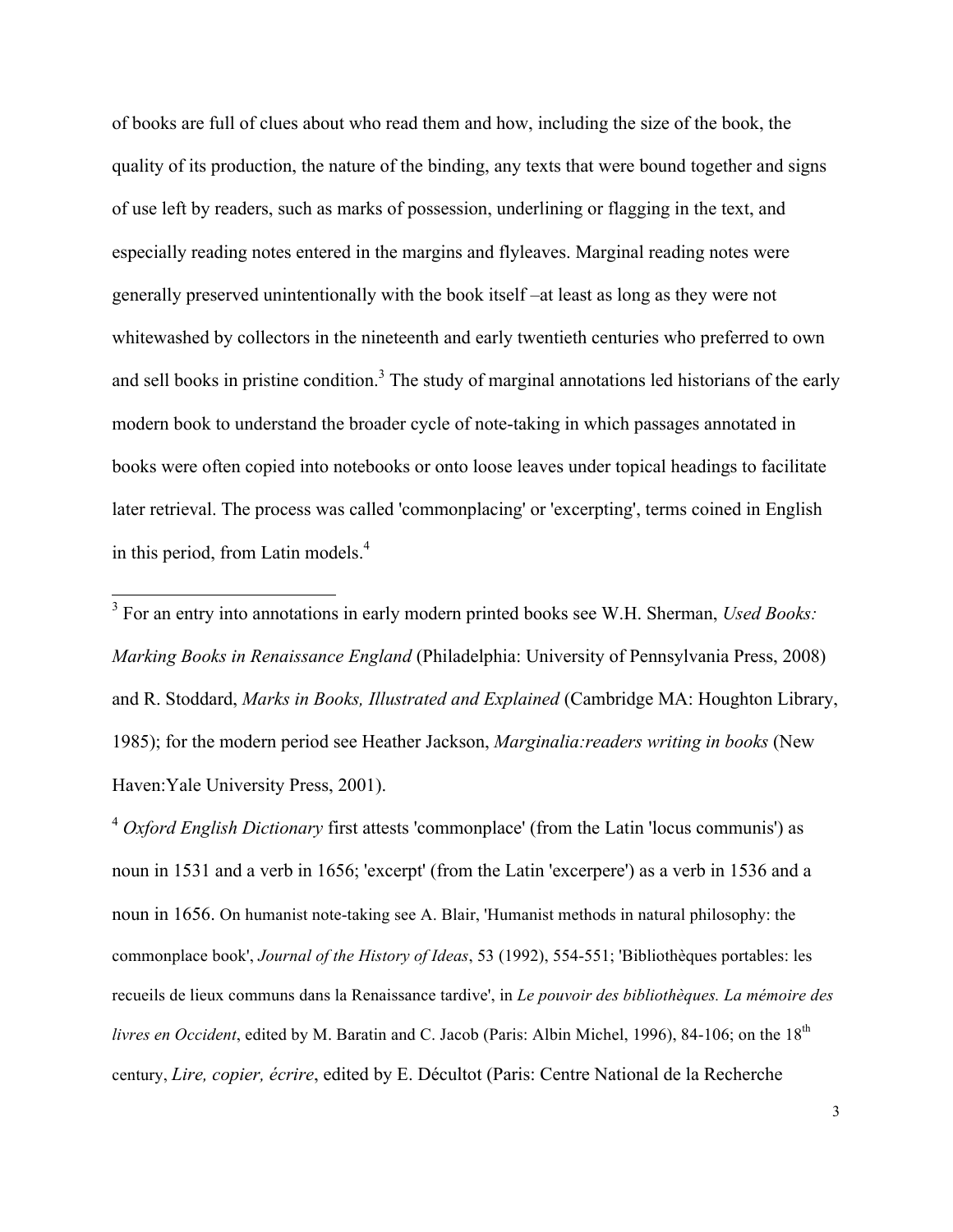At the same time specialists of individual literary or scientific figures whose notebooks or drafts survive have also studied these for clues about the evolution of that individual's thought and writing. In literature genetic criticism studies the development of a work from reading notes and drafts; this approach is most feasible after the mid-19<sup>th</sup> century, once national libraries started amassing the working papers of authors, either by bequest or by purchase.<sup>5</sup> In the history of science too scholars have attended to surviving notebooks or laboratory logs in order to trace the development of a particular scientist's intellectual development.<sup>6</sup> Unpublished papers of this

Scientifique**,** 2003) and A. te Heesen, 'Accounting for the natural world : double-entry bookkeeping in the field', in *Colonial botany. Science, commerce, and politics in the early modern world*, edited by L. Schiebinger and Cl. Swan (Philadelphia : University of Pennsylvania Press, 2005), 237-251.

 $\overline{a}$ 

<sup>5</sup> For an entry into genetic criticism see P.-M. de Biasi et al., *Pourquoi la critique génétique? Méthodes, théories* (Paris: CNRS Editions, 1998) and M. Espagne, *De l'archive au texte: recherches d'histoire génétique* (Paris: Presses Universitaires de France, 1998). On the problems of literary manuscripts left unfinished, see *Le manuscrit inachevé. Ecriture, création, communication*, edited by L. Hay (Paris: Editions du CNRS, 1986).

<sup>6</sup> On scientific note-taking see L. Daston, "Taking note(s)", *Isis* 95 (2004), 443–448. On writing technologies in the experimental sciences: F. Holmes, 'Scientific writing and scientific discovery', *Isis*, 78 (1987), 220-235; *Reworking the Bench. Research Notebooks in the History of Science*, edited by F. L. Holmes, J. Renn, and H.-J. Rheinberger (Dordrecht : Kluwer Academic Publishers, 2003); U. Klein, 'Paper tools in experimental cultures. The case of Berzelian formulae', *Studies in History and Philosophy of Science* 32 (2001), 265-312. On Darwin's notebooks : H. E. Gruber, *Darwin on Man. A Psychological Study of Scientific Creativity*, 2nd ed. (Chicago: Chicago University Press, 1981); and 'Going the Limit: Toward the construction of Darwin's theory (1832-1839)', in *The Darwinian Heritage*, edited by D. Kohn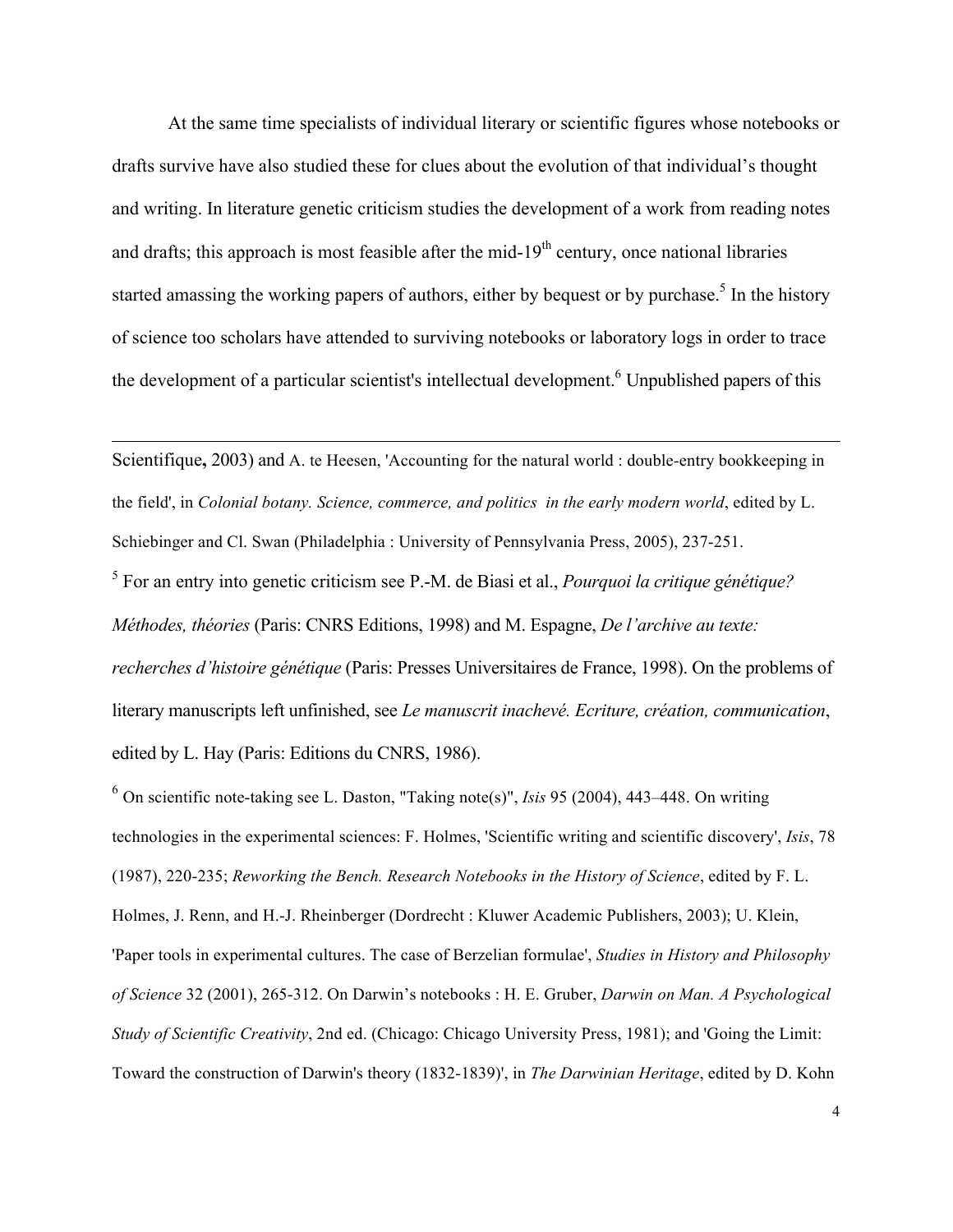kind are often presumed to offer a more honest view of their authors' thought and development.<sup>7</sup> Without denying the interest of notebooks for insights into individuals, the cultural historian can also study note-taking not as peculiarly unconstrained, but rather as the product of practices of reading and writing taught in school and reinforced by various cultural models.

Our purpose in this collection is to analyze note-taking not on the scale of the individual, but as a practice that was broadly shared within a context variously defined by profession or occupation, time and place or other cultural factors, such as religion. By pooling together as we do here studies of specific cases we seek to build a broader picture of the ideals and practices of note-taking, of what changed and what remained constant, between the Renaissance and the early 19<sup>th</sup> century. The discipline of history develops by calling attention to new sources and asking new questions of well-known materials, and this collective attention to note-taking promises to contribute in both of those ways. By looking at practices of note-taking for their own sake we can get a better idea of how people performed intellectual work in the past, what caught their attention and how they moved from reading to producing a finished work, often via notetaking. Of course surviving notes never report all the mental processes involved but they take us perhaps as close as the historian can hope to get. Once we know more about the norms of notetaking in various contexts--how students or various professionals were taught or expected to take notes--then we can also help evaluate an individual collection of notes, and assess how idiosyncratic or representative an individual's note-taking methods were in his or her context.

(Princeton: Princeton University Press, 1985), 9-34.

 $\overline{a}$ 

7. D. van Hulle and W. van Mierlo, 'Reading notes: introduction', in *Variants--the Journal of the European Society for Textual Scholarship*, 2/3 (2004),1-6, 2.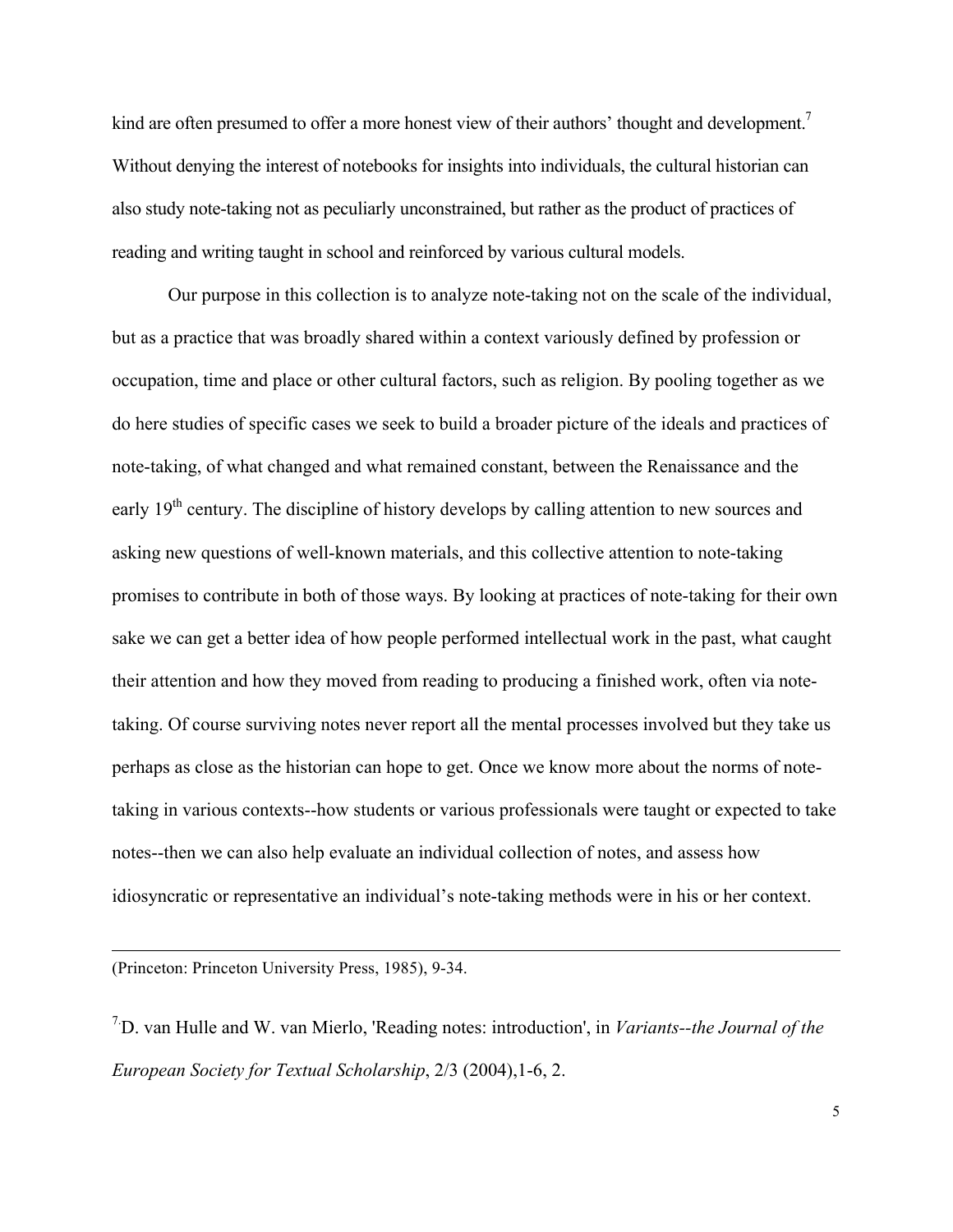Comparisons with note-taking in Antiquity and the Middle Ages:

It is remarkable how many collections of notes survive starting in Renaissance and how large these collections can be. We have many volumes of notes by humanists. For example the manuscripts of Angelo Poliziano (1454-94) were dispersed at his death among students and peers, who variously wished to own, read or publish them, often under Poliziano's name but also sometimes without properly attributing them.<sup>8</sup> For the leading French humanist Guillaume Budé (1468-1540), seven volumes of notes are extant, and from the later Joseph Justus Scaliger (1540- 1609), a few dozen volumes-- subsets of the notes each scholar had originally accumulated.<sup>9</sup> Among natural historians, Ulisse Aldrovandi (1522-1605) left more than 400 volumes of manuscripts, many of them comprising notes on slips of paper glued into notebooks under topical headings. The French nobleman and antiquarian Nicolas Fabri de Peiresc (1580-1637) favored loose

<sup>8</sup> For example in 1498 the great humanist printer Aldus Manutius articulated in print the suspicion that some contemporaries had absconded with Poliziano manuscripts that had gone missing in order to publish them as their own: 'Sed utinam et secundam centuriam Miscellaneorum et Epiphyllidas, et in Terentium, in Statium, in Quintilianum ingeniosas et doctas annotationes, et alia quam pluriam ex quibus vel centum facere centurias potuisset, habuissemus … quae (ut audio) quidam florentiae occultant, ut edant pro suis'. A. Poliziani, *Opera omnia* (Venice, 1498), f. 1 verso, as quoted in I. Maïer, *Les manuscrits d'Ange Politien* (Geneva: Droz, 1965), 8.

<sup>9</sup> A. Grafton, 'How Guillaume Budé Read his Homer', in *Commerce with the Classics: Ancient Books and Renaissance Readers* (Ann Arbor: University of Michigan Press, 1997), 169, and the list of manuscripts in *Joseph Scaliger. A Study in the History of Classical Scholarship*, 2 vols (Oxford: Clarendon Press, 1993), vol. 2, 753-55.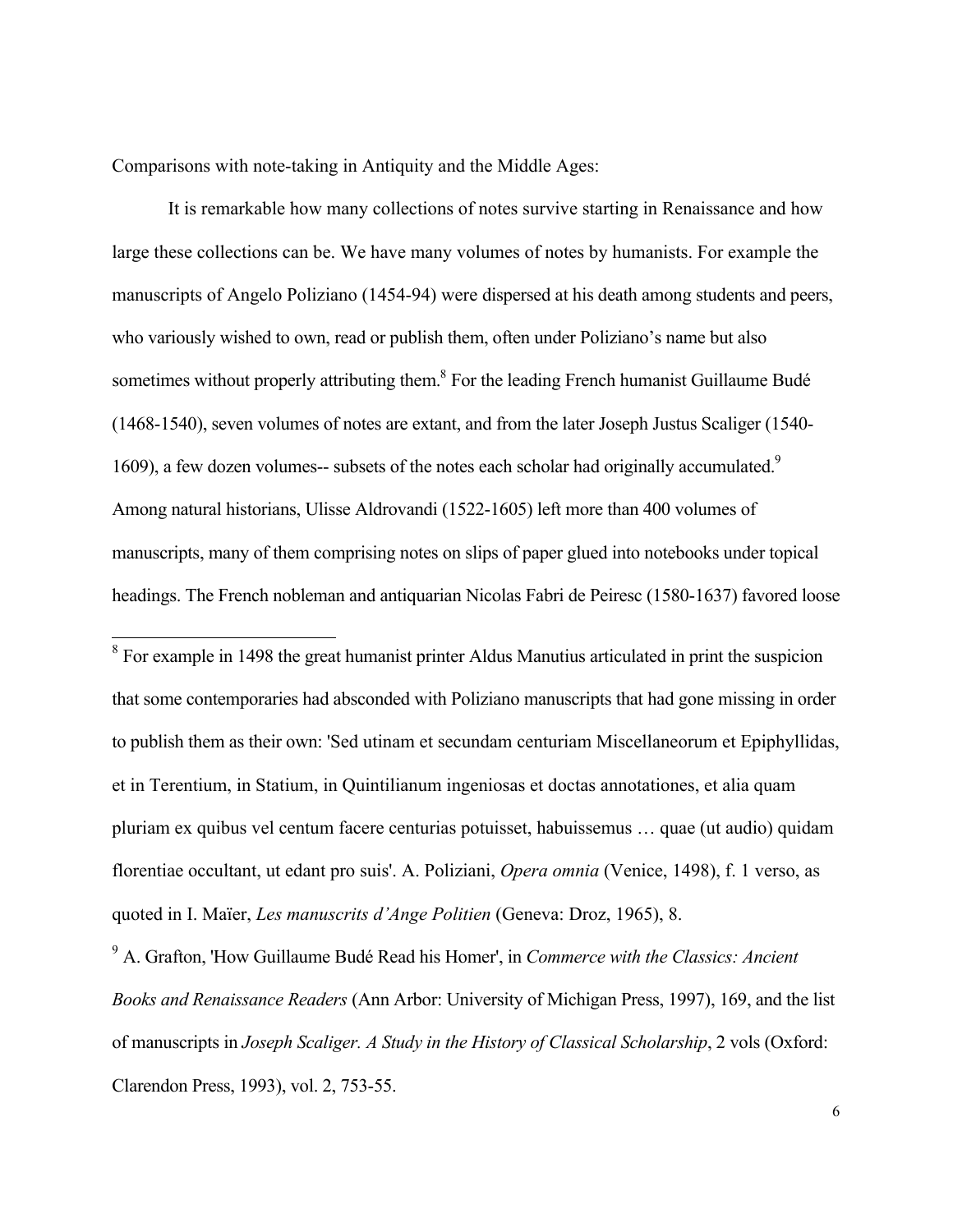leaves kept in bundles; although his study seemed to be a mess, he reportedly could find his way around his papers provided no one had disrupted them.<sup>10</sup> A professor of medicine and natural philosophy at various German universities, Joachim Jungius (1584-1657), amassed perhaps the largest collection of notes of all, estimated at some 150,000 pages, of which 45,000 are extant.<sup>11</sup> A remarkable cluster of personal archives survive from  $17<sup>th</sup>$ -century England, including those of Samuel Hartlib and the Earl of Shaftesbury and Royal Society members Robert Boyle, John Evelyn, Robert Hooke, John Locke, Isaac Newton (which the Royal Society helped to preserve).<sup>12</sup> Recent

<sup>10</sup> P. Gassendi, *The mirrour of true nobility and gentility being the life of the renowned Nicolaus Claudius Fabricius lord of Peiresk, senator of the parliament at Aix*, Englished by W. Rand (London, 1657), book 6,197.

11 For descriptions of Aldrovandi's manuscripts see *Catalogo dei manoscritti di Ulisse Aldrovandi*, edited by L. Frati, with A. Ghigi and A. Sorbelli (Bologna: N. Zanichelli, 1907). On Jungius see C. Meinel, 'Enzyklopädie der Welt und Verzettelung des Wissens: Aporien der Empirie bei Joachim Jungius', in *Enzyklopädien der frühen Neuzeit Beiträge zu ihrer Forschung* (Tübingen: Niemeyer, 1995), 162-87, at 166, 168.

<sup>12</sup> See Archives of the Scientific Revolution. The formation and exchange of ideas in seventeenth*century Europe*, edited by M. Hunter (Woodbridge, Suffolk: The Boydell Press, 1998) for articles on the papers of Samuel Hartlib, Robert Boyle, Robert Hooke, Isaac Newton and Leibniz. On Evelyn see T. Hofmann and J. Winterkorn, F. Harris and H. Kelliher, 'John Evelyn's archive at the British Library', in *John Evelyn in the British Library* (London: The British Library, 1995), 11-73 and G. Mandelbrote, 'John Evelyn and his books' in *John Evelyn and his milieu*, edited by F. Harris and M. Hunter (London: The British Library, 2003), 71-94. On John Locke see R. Yeo, 'John Locke's 'New method' of commonplacing: Managing Memory and Information', *Eighteenth-*

7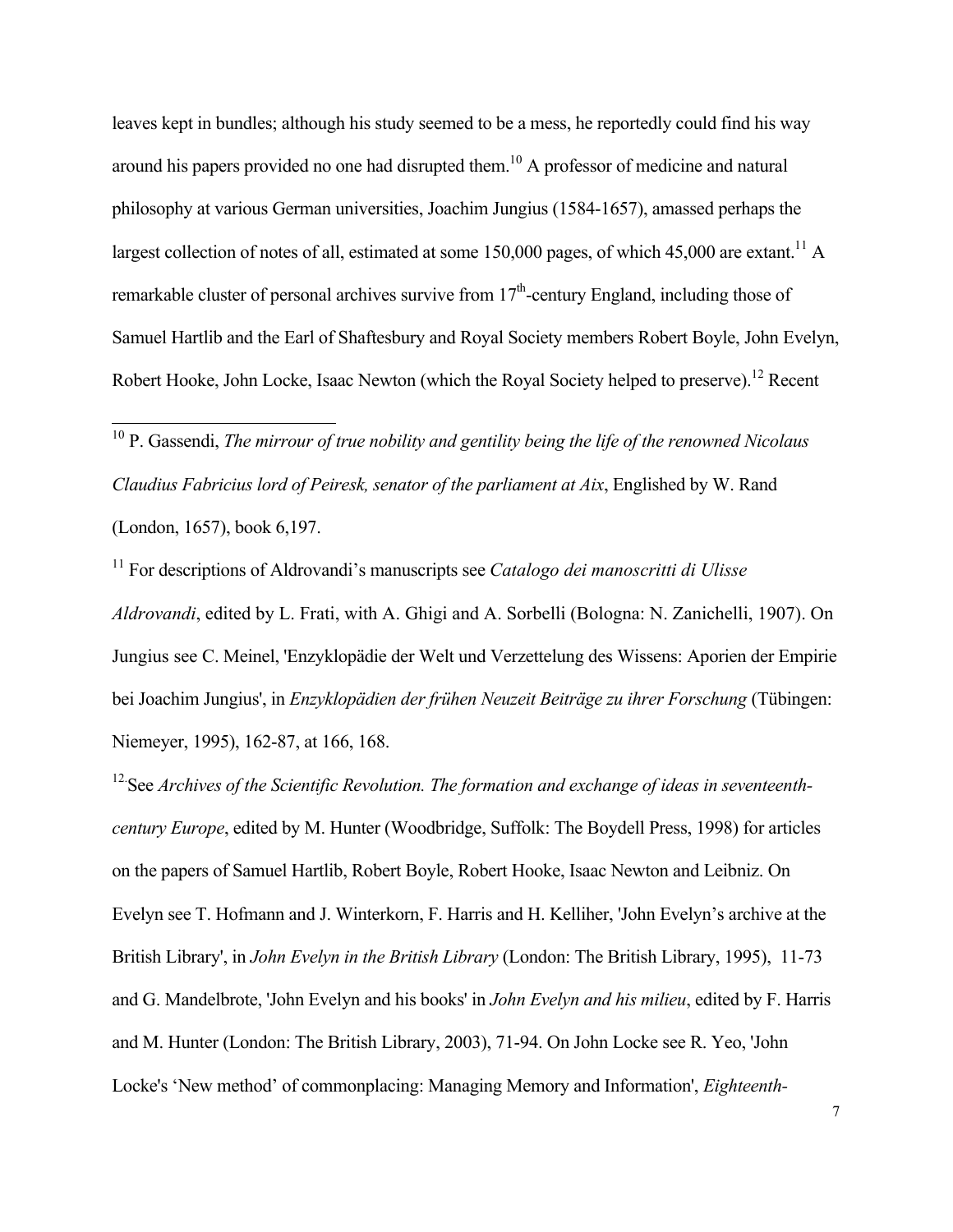studies of the notebooks compiled by the London merchant Clement Draper (c. 1541-1620) during his thirteen years of incarceration for debt or the twenty surviving volumes of notes of Sir William Drake (1606-69), an otherwise unremarkable English gentleman during the civil war, suggest that collections of notes can be studied well beyond the famous few who have been the focus of most attention so far.<sup>13</sup> These collections, left unattended for centuries in libraries and archives, attest to the staying power of ink on paper and to the voracious appetites of many early modern Europeans for stockpiling information in note form, even if they never turned their notes into fodder for publication--while some abundant note-takers published abundantly, others (including Peiresc and Drake for example) did not.

I emphasize the novelty of humanist excerpting, but Renaissance pedagogues invoked ancient precedent for their practices, however limited their evidence for it was. In their widely reprinted manuals on excerpting the Jesuits Francesco Sacchini (1570-1625) and Jeremias Drexel (1581-1638) cited ancient antecedents for note-taking. These included the abundant production of ancient polygraphs like Didymus the Brazen-Gutted who reportedly composed some 3500 volumes (or papyrus rolls) in Alexandria of the  $1<sup>st</sup>$  ct BCE, about whom Drexel concluded that 'he must have excerpted'. Humanists were on firmer ground in invoking the passage in which

*Century Thought* 2 (2004), 1-38. The *Hartlib Papers* are on CD-ROM (second edition, Sheffield: HROnline, 2002). On Peiresc see P. N. Miller, *Peiresc's Europe: learning and virtue in the seventeenth century* (New Haven: Yale University Press, 2000).

 $\overline{a}$ 

13 D. Harkness, *The Jewel House. Elizabethan London and the Scientific Revolution* (New Haven: Yale University Press, 2007), ch. 5. K. Sharpe, *Reading Revolutions: the Politics of Reading in Early Modern England* (New Haven: Yale University Press, 2000).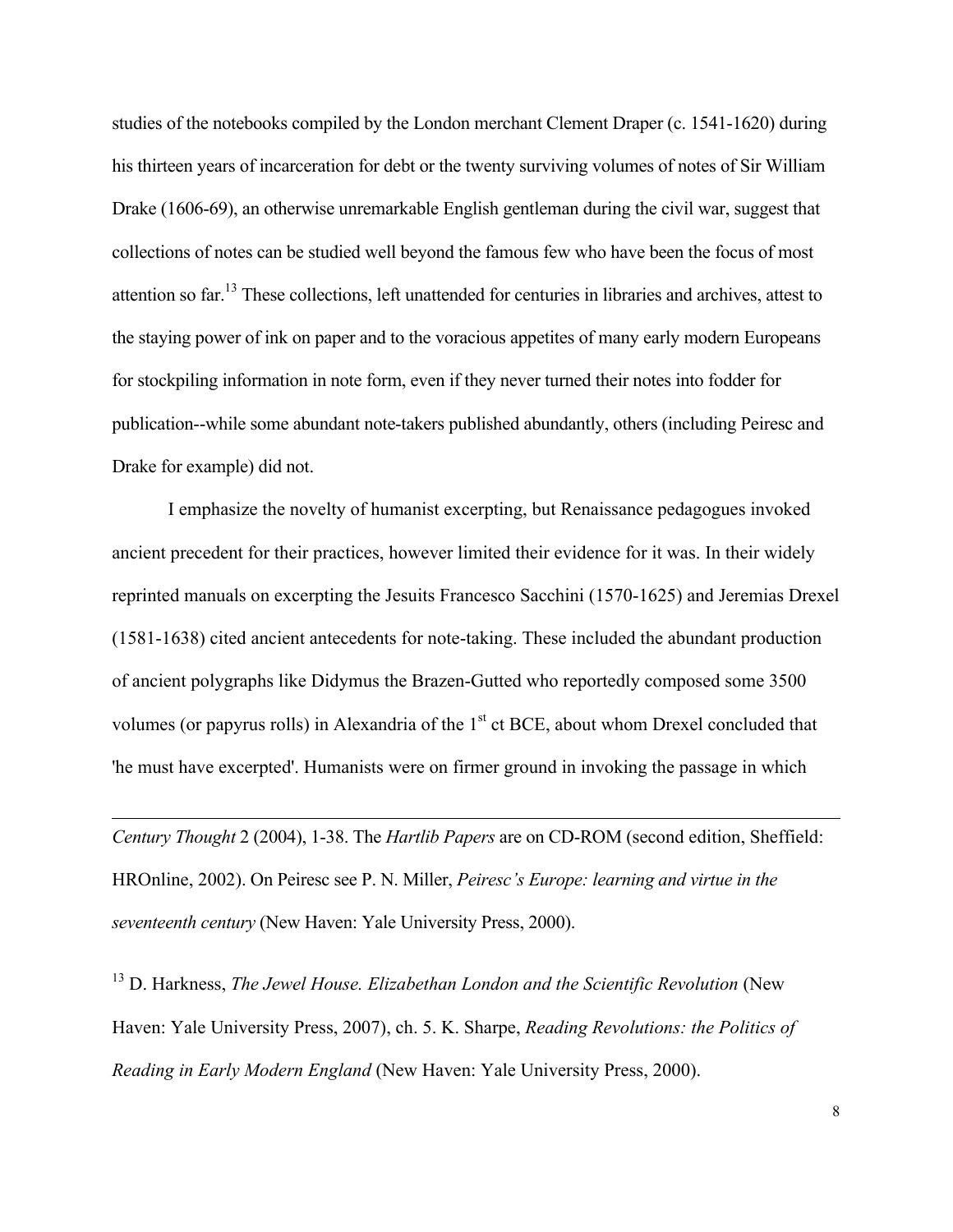Pliny the Younger described his uncle's working methods in his *Epistles.* <sup>14</sup> The text had been recently recovered by the humanists and the passage remains still today a principal focus of modern analysis of ancient note-taking. In it the younger Pliny emphasized, with some bemusement, how the elder Pliny devoted every possible moment to study, sleeping only a minimum and arranging to be read to while eating, travelling or bathing. He took notes on every book that he read, reportedly quipping that 'there was no book so bad that some good could not be got out of it'. As a result Pliny the Younger inherited from his uncle 160 *commentarii*, or volumes of sorted notes 'written in a minute hand on both sides of the page, so that their number is really doubled'. These his uncle had refused to sell when he was reportedly offered a tidy sum by one Larcius Licinus when he was serving as procurator in Spain.<sup>15</sup> For the humanists the passage offered ancient antecedent proving

<sup>14</sup> Didymus's output is reported as 4000 books in Seneca, *Letters*, 88 and more than 3500 books in Athenaeus, *Deipnosophistae*, 4.139. On the meanings of "book" see A. Grafton and M. Williams, *The Transformation of the Book: Origen, Eusebius and the Library of Caesarea* (Cambridge, Mass: Belknap Press of Harvard University Press, 2006), 10–12. See Jeremias Drexel, *Aurifodina artium et scientiarum omnium* (Antwerp: vidua Ioannis Cnobarri, 1638), ch. 7 and p. 65 and Francesco Sacchini, *De ratione libro cum profectu legendi libellus* (Ingolstadt: ex typographeo Ederiano, 1614) ch. 11, e.g. p. 76.

<sup>15</sup> Pliny the Younger, *Letters and Panegyricus*, tr. B. Radice. 2 vols. (Cambridge, MA: Harvard University Press, 1969), III, 5: vol. 1, 172-79, at 177. The 400,000 sesterces Pliny was reportedly offered for his notes was the property valuation required of the lower section of the equestrian class, a very small and wealthy nobility in Pliny's time. Licinus was the Praetorian Legate in Spain, c. 73. See R. MacMullen, *Roman Social Relations, 50 B.C. to A.D. 284* (New Haven and London: Yale University Press, 1974), 293-94. I am grateful to John Bodel for this reference.

9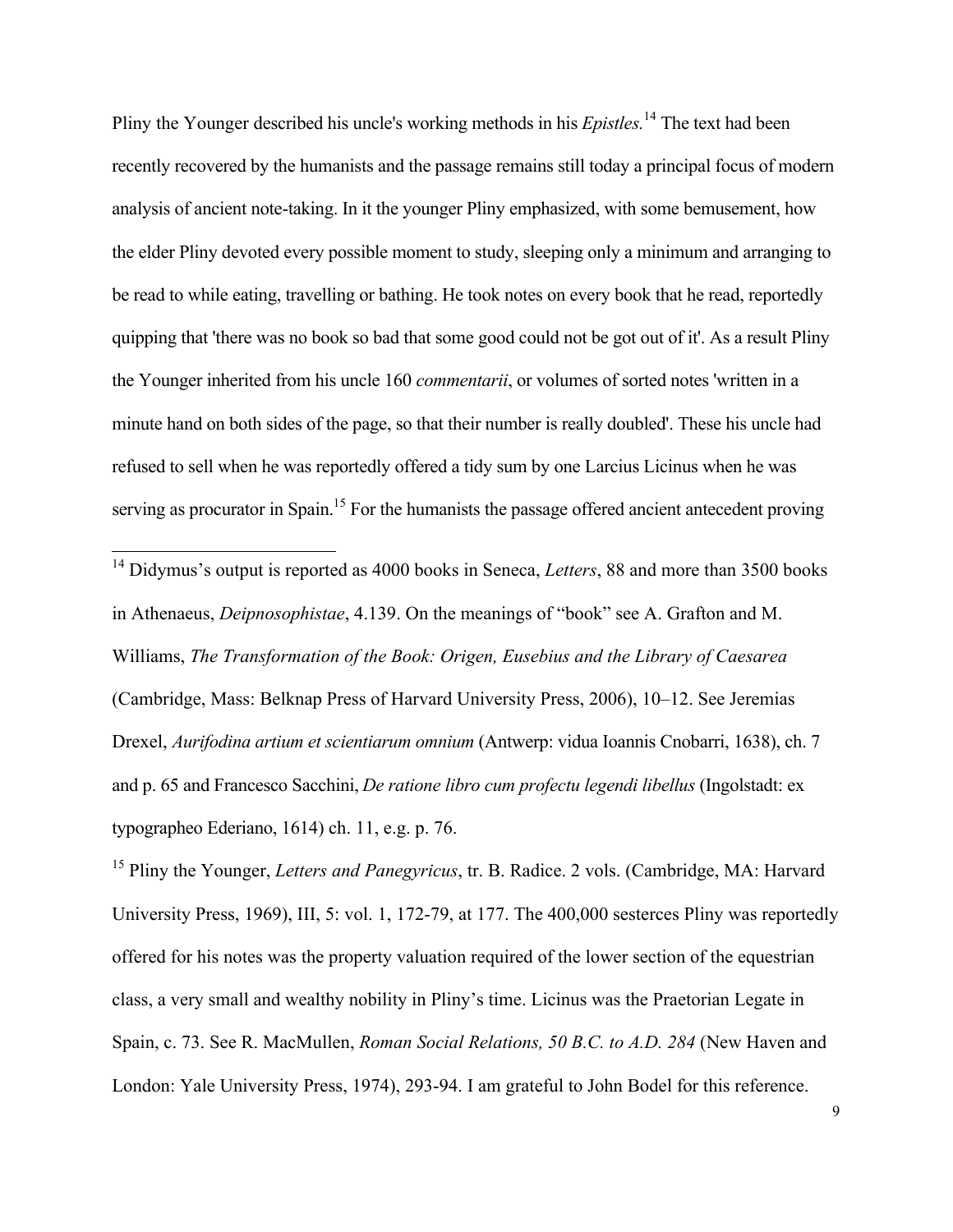the value of taking and saving large collections of notes. For the historian, the passage also highlights how exceptional a note-taker Pliny the Elder was in his day.

Hardly any notes survive from antiquity: ancient papyrus had a life expectancy of two to three hundred years under normal circumstances and notes did not carry enough authority to warrant the attention of an early Christian copyist. A few fragments survive due to exceptional circumstances: some notes and drafts of treatises by the Epicurean philosopher Philodemus (110-40 BCE) were preserved under seventy feet of volcanic ash at Herculaneum; a papyrus recovered in Toura, Egypt, in the  $20<sup>th</sup>$  century contains notes taken on a polemical work by the Church father Origen (185-254), including both faithful excerpts of varying lengths and notes made by abridgment from his *Against Celsus*. <sup>16</sup> For ancient note-taking we are thus mostly dependent on contemporary descriptions like Pliny's and on the finished works that the notes made possible. As reconstructed by modern scholars, the *commentarii* that Pliny the Younger describes would likely have been compiled from texts that Pliny read (or had read to him). The *commentarii* were second-order notes, sorted under topical headings and copied onto papyrus for long-term preservation from an earlier stage of temporary notes (*adnotationes*) that recorded passages of interest on wax tablets. Notes at any stage might have been taken by Pliny himself or by an educated slave taking dictation from Pliny.<sup>17</sup> This method of note-taking is corroborated by the way in which some other ancient authors incorporated excerpts from existing works into their own: analyses of the

 <sup>16</sup> See M. Gigante, *Philodemus in Italy: The Books from Herculaneum*, translated by D. Obbink (Ann Arbor: University of Michigan Press, 1995), 16 and T. Dorandi, *Le stylet et la tablette. Dans le secret des auteurs antiques* (Paris: Les Belles Lettres, 2000), 45.

<sup>17</sup> See Dorandi, ch. 2 and J. E. Skydsgaard, *Varro the Scholar: Studies in the First Book of Varro's De Re Rustica* (Copenhagen: Einar Munksgaard, 1968), 115.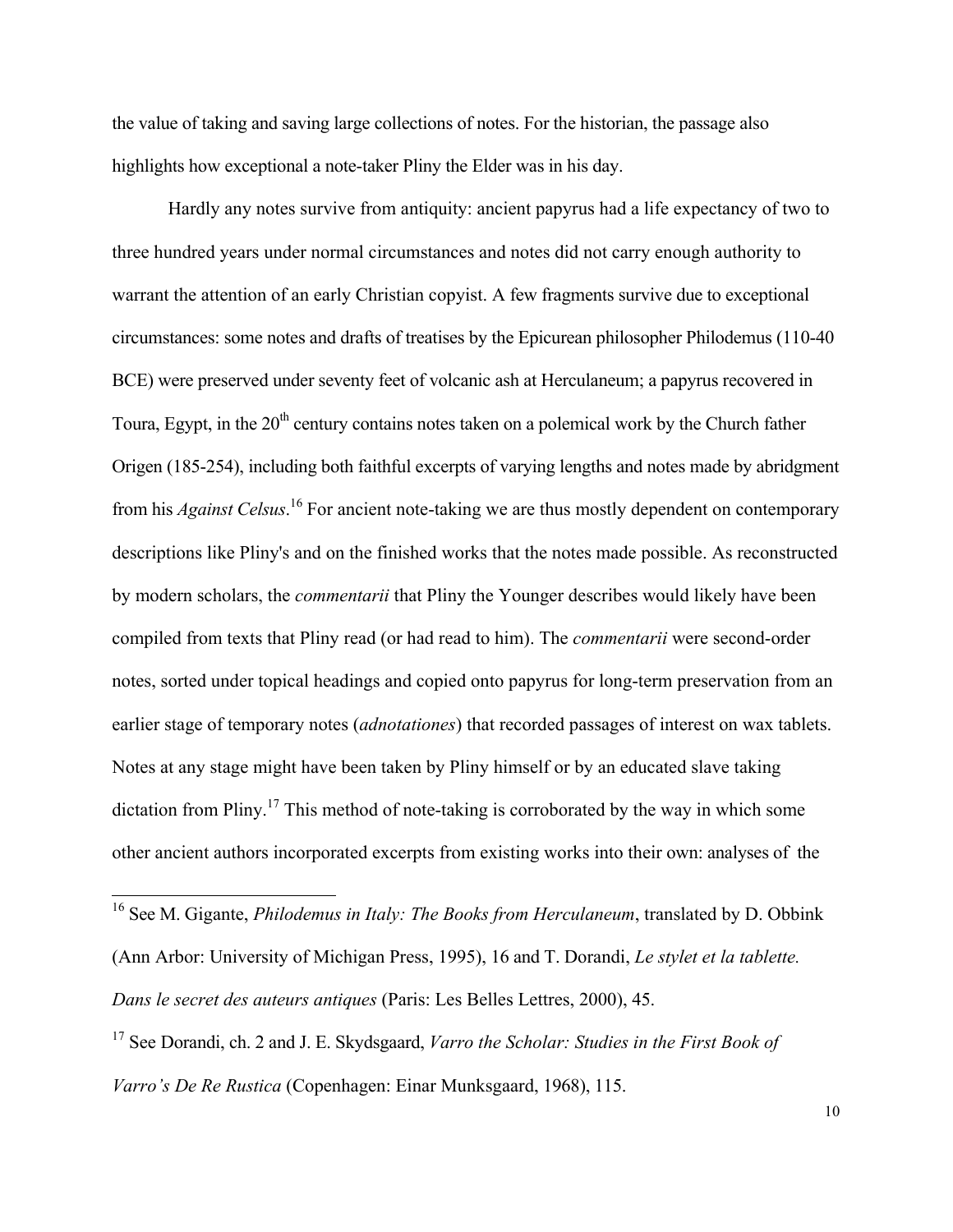*Lives* of Plutarch and of Diogenes Laertius suggest that they too relied on notes taken from different sources and sorted topically.<sup>18</sup> But it is not clear whether any ancient author other than Pliny stockpiled notes beyond their use for a particular work, nor are historians likely to ever fully reconstruct ancient note-taking practices.

From the Middle Ages when the durable medium was parchment made from animal skin, notes could have survived down to the present. Interestingly, though, medieval manuscripts comprising collections of personal reading notes are not common, even after the  $13<sup>th</sup>$  century when autograph manuscripts by authors first survive.<sup>19</sup> By and large medieval scholars probably

 18 On Plutarch see C. Theander, *Plutarch und die Geschichte* (Lund: C. W. K. Gleerup, 1951) and W. C. Helbold and E. N. O'Neil, *Plutarch's Quotations* (Baltimore: American Philological Assocation, 1959). On Thucydides: W. K. Prentice, 'How Thucydides Wrote His History', *Classical Philology* 25 (1930): 117-127; Prentice argues that Thucydides' *History* is unfinished, gathered from sheets left loose in bundles at the author's death. On Diogenes Laertius see J. Mejer, *Diogenes Laertius and His Hellenistic Background*. Hermes Einzelschriften, Heft 40

(Wiesbaden: Frank Steiner Verlag, 1978).

 $19$  For a few examples see P. Glorieux, 'L'enseignement au moyen age. Techniques et méthodes,' *Archives d'histoire doctrinale et littéraire du moyen âge* (1968), 65-186, 178 [re Godefroy of Fontaines]. On autographs see A. Petrucci, *Writers and Readers in Medieval Italy. Studies in the History of Written Culture*, edited and translated by C. Radding (New Haven: Yale University Press, 1995), ch. 8; and *Gli autografi medievali. Problemi paleografici e filologici, Atti del convegno di studio della Fondazione Ezio Franceschini, Erice 25 Settembre-2 Ottobre 1990*, edited by P. Chiesa and L. Pinelli (Spoleto: Centro Italiano di studi sull'alto medioevo, 1994), especially J. Hamesse, 'Les autographes à l'époque scolastique. Approche terminologique et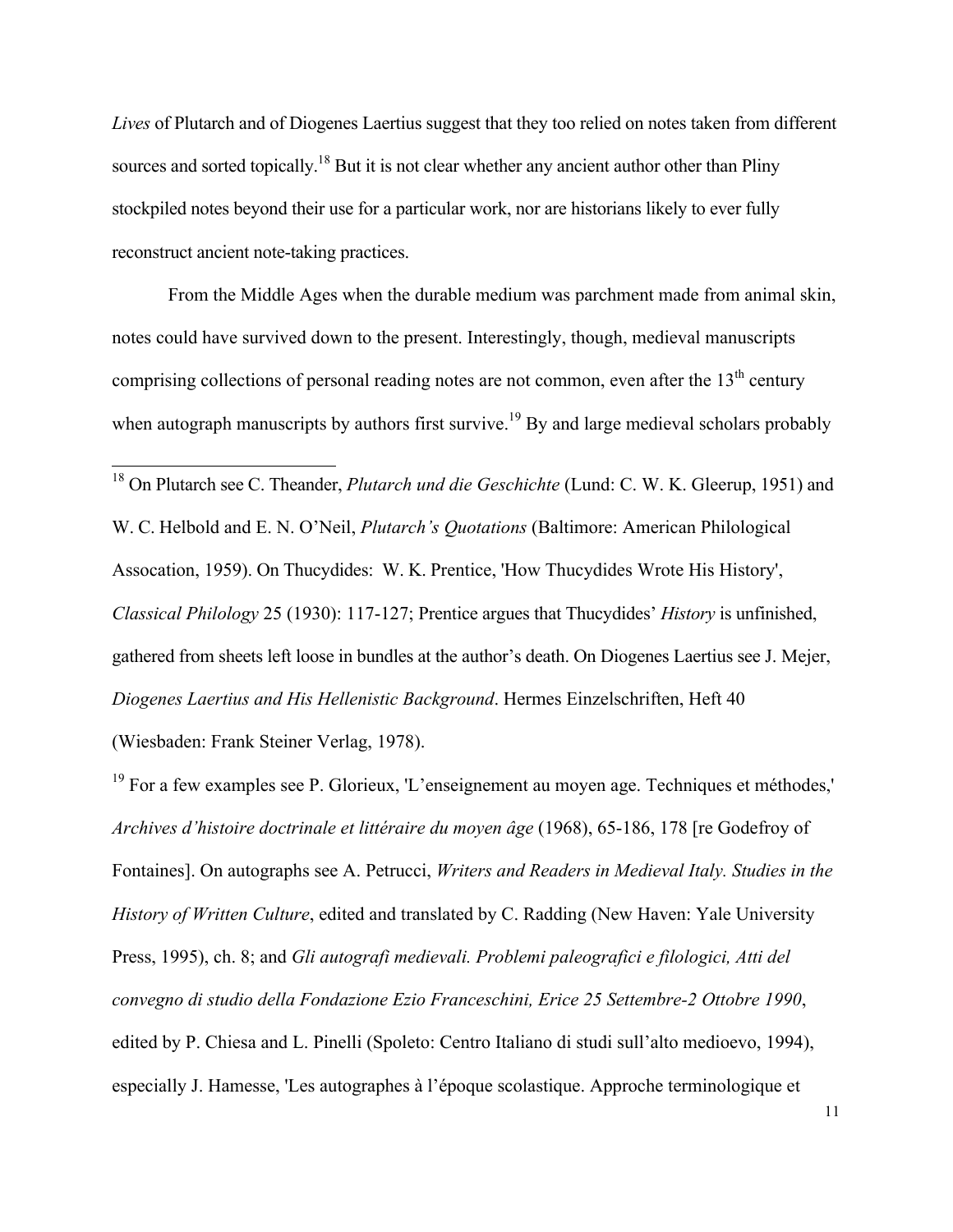did not often take free-standing notes for long-term storage and re-use. Readers annotated manuscripts by writing in the margins, but separate notes were likely taken on temporary surfaces--wax tablets designed to be erased with a little heat and reused, or scraps of parchment which were much less costly than parchment sheets and not meant to be kept long-term. Though we rarely have detailed evidence of medieval working methods, in the case of Thomas Aquinas we can conclude from a lack of surviving notes and the testimony of contemporaries that he was an abundant author who did not rely on note-taking (*pace* Drexel who claimed that Aquinas 'must have excerpted' since he was such an abundant author). Because Thomas Aquinas attained a high status in his own lifetime, his few autograph manuscripts of his early works have been preserved. In this case at least we can conclude that if Aquinas had routinely taken reading notes on parchment we would know of them today. One of his secretaries reported instead that Aquinas composed by dictation from memory and from the books that his secretaries copied for him on request. $20$ 

We do have some evidence of medieval note-taking in the form of finished works which relied on notes taken from oral events (such as sermons and lectures) or on excerpts copied from other texts. The practice of writing down oral events has a long history, dating back to  $4<sup>th</sup>$ -

#### méthodologique', 179-205.

 $\overline{a}$ 

<sup>20</sup> On Aquinas's working methods see J. P. Torrell, *Initiation à St Thomas d'Aquin* (Cerf: Editions universitaires de Fribourg, 1993), 399-401; P. M. Gils, 'St Thomas écrivain', in *S. Thomae de Aquino Opera omnia iussu Leonis XIII P. M. edita*, tome 50 (Rome and Paris: Commissio Leonina, Editions du Cerf, 1992), 173-209 and especially A. Dondaine, *Secrétaires de Saint Thomas*, 2 vols (Rome: Commissio Leonina, 1956), vol. 1, 10-20. For Drexel's claim see *Aurifodina*, 42.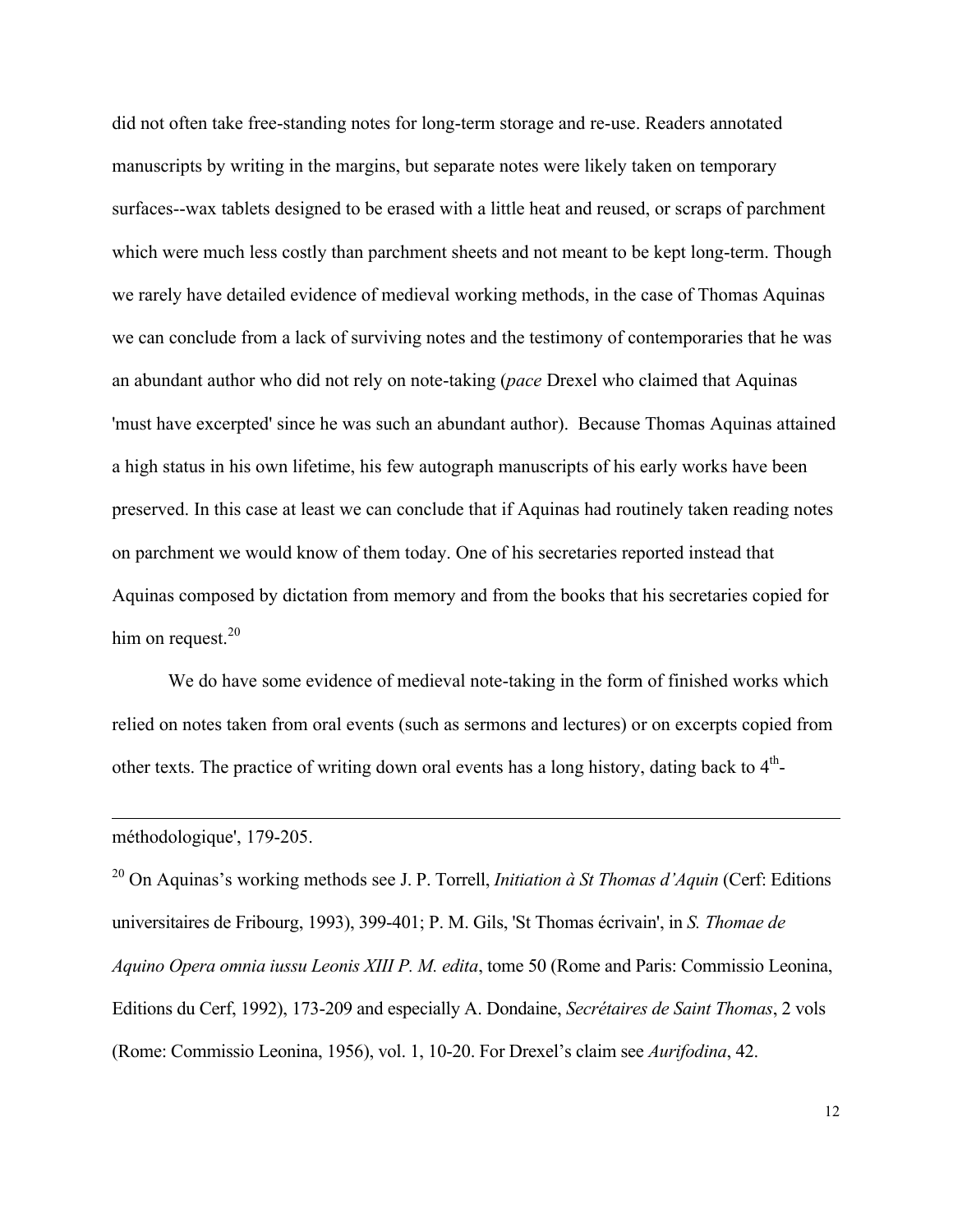century Athens at least, when Plato's dialogues and Aristotle's treatises were written down from oral teaching, likely by students whose work the master vetted. The medieval sermons that have come down to us also typically originated in notes taken by listeners (called *reportationes*), which the author of the sermon could correct, develop and vet before 'publishing' the finished sermon.<sup>21</sup> Bernard of Clairvaux (1090-1153), whose 377 extant sermons form an exceptionally large corpus, composed his sermons in this way, relying on the notes taken by his secretary from his oral delivery.<sup>22</sup> The notes taken in haste generally do not survive, but only the revised, finished texts; nonetheless in a few cases others present at the sermons circulated different, unauthorized versions of Bernard's preaching.<sup>23</sup> Note-taking from sermons continued through the

<sup>22</sup> See J. Leclercq, *Etudes sur S. Bernard et le texte de ses écrits* (Rome: apud Curiam Generalem Sacri Ordinis Cisterciensis, 1953), *Analecta Cisterciensia* 9 (1953), 45-67; and Nicole Bériou, 'Les sermons latins apres 1200,' in *The Sermon*, edited by B. Kienzle, Typologie des sources du moyen âge occidental fasc. 81-83 (Turnhout: Brepols, 2000), 363-448, at 365. Recent study of the sermons of St Augustine suggest that he similarly relied on the notes of 'stenographers'; see F. Dolbeau, *Augustin et la prédication en Afrique. Recherches sur divers sermons authentiques, apocryphes ou anonymes* (Paris: Institut d'Etudes Augustiniennes, 2005), 12.

 $^{23}$  For one instance in which the note taken in haste can be compared with the finished version see

 $21$  I use the term 'publish' to encompass not only publication through printing, but also the process of putting a manuscript into public circulation by making it available for copying. On the role of students in the formation of Aristotle's texts see Werner Jaeger, *Aristotle: fundamentals of the history of his development*, translated by Richard Robinson. Oxford: Clarendon Press, 1934), 317 and passim.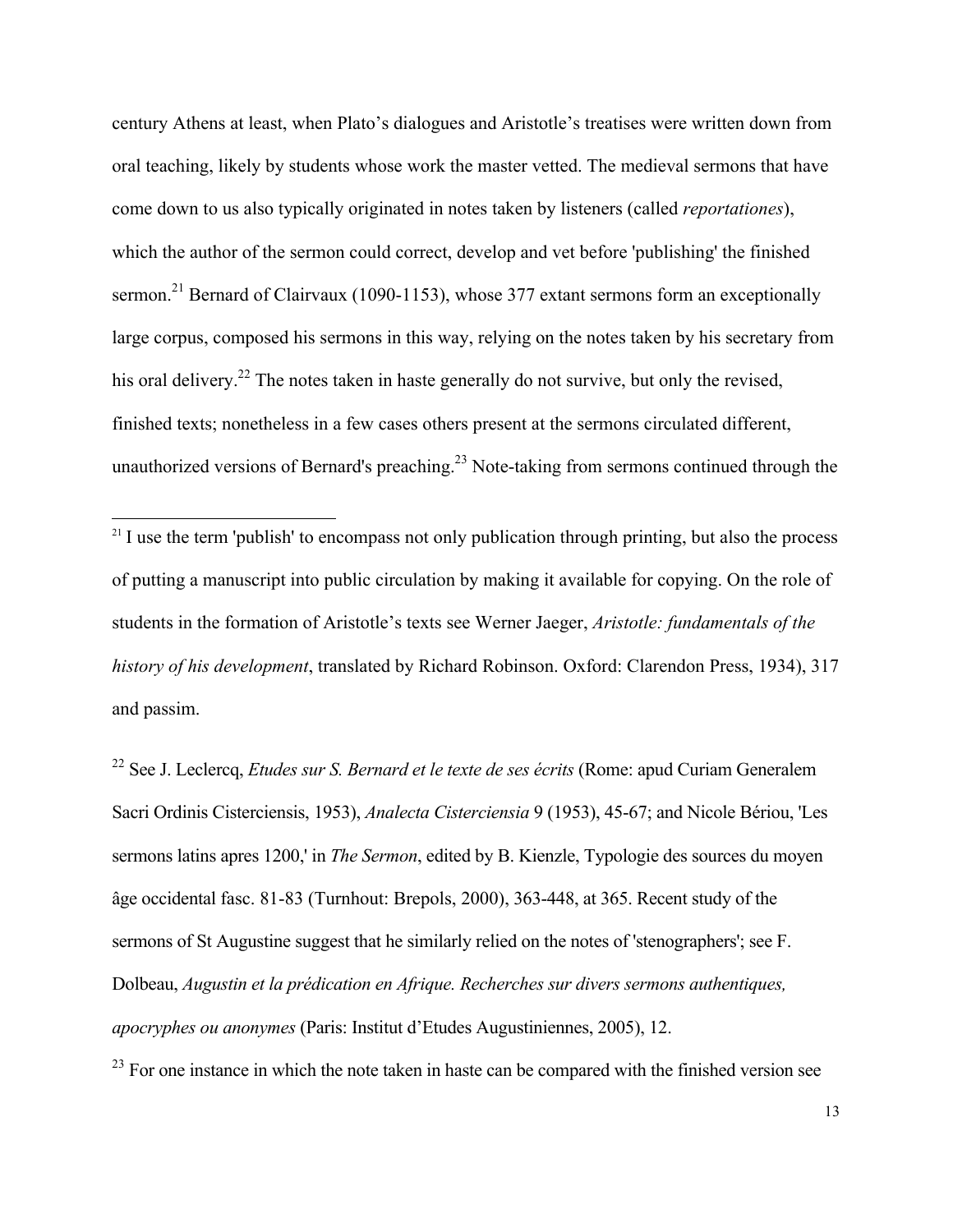early modern period. One of the most elaborate methods for writing down sermons, developed by the German pietist Hermann August Francke in the 1690s, involved enlisting students in his orphanage to work in teams to record sermons word for word: each note-taker would transcribe 10-12 words of the sermon in turn on slips of paper, which were then coordinated to reconstruct the full text.<sup>24</sup> Similarly, many published lectures and textbooks from the middle ages and the early modern period originated with notes taken by students from the professor's oral delivery; the professor might vet these notes, or if the professor spoke at dictation speed (as in many early modern universities), students came away with fairly reliable copies of the course which they could publish posthumously.25

Another long-lived medieval genre, the florilegium, accumulated textual excerpts of the

N. Bériou, 'La réportation des sermons parisiens à la fin du XIIIe siècle', *Medievo e Rinascimento* (1989), 87-123, at 93-96.

 $\overline{a}$ 

<sup>24</sup> For more on this case among others, see A. Blair, 'Textbooks and Methods of Note-Taking in Early Modern Europe', in *Scholarly Knowledge: the Transmission of Social Practice in Academic Textbooks 1450-1650*, edited by E. Campi et al. (Geneva: Droz, 2008), 39-73. <sup>25</sup> On the medieval context see L. Meier, 'Über den Zeugniswert der reportatio in der scholastik', *Archiv für Kulturgeschichte* 36 (1954) p. 1-8; I. Hajnal, *L'enseignement de l'écriture aux universités médiévales*, 2<sup>nd</sup> edition, edited by L. Mezey (Budapest: Maison d'édition de l'Académie des Sciences de Hongrie, 1959), 117-23 (on dictation) and also A. Maierù, 'Les cours: *lectio* et *lectio cursoria* (d'après les statuts de Paris et d'Oxford', in *L'enseignement des disciplines à la Faculté des arts, Paris et Oxford, XIIIe-XVe siècles*, edited by O. Weijers and L. Holtz (Turnhout: Brepols, 1997), 372-91.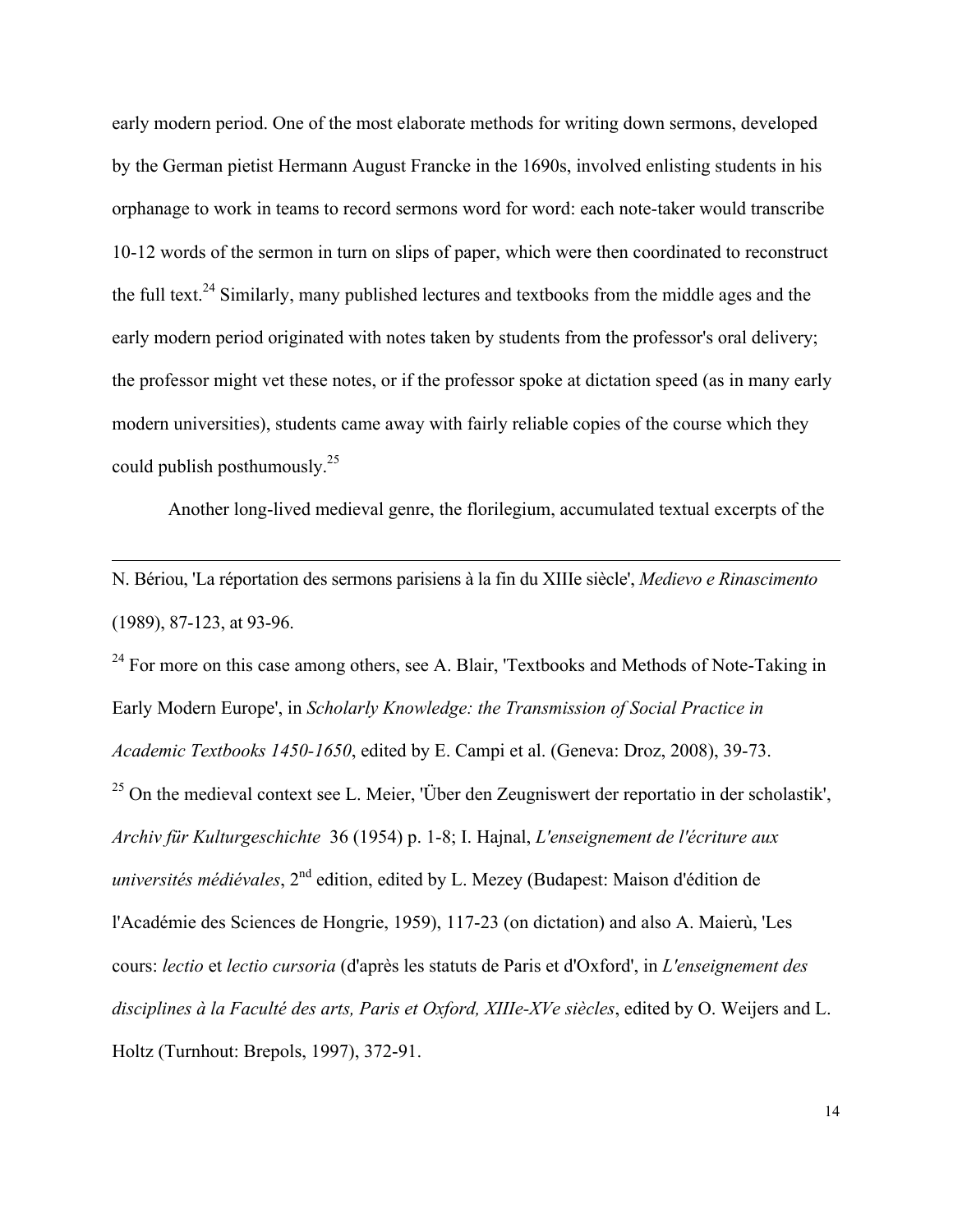kind that humanists would later recommend taking, also sorted under topical headings. Medieval florilegia generally emphasized passages from the Bible and the Church fathers, given their principal purpose as aids to sermon-writing, but their methods of excerpting were easily applied to ancient authors, in some medieval examples and in the many Renaissance florilegia which expanded on the medieval genre. Many of the works known as medieval 'encyclopedias' also copied or paraphrased excerpts from other sources on topics arranged systematically. Both genres offered ready-made the equivalent of reading notes which were valuable to preachers and other readers who lacked access to the works excerpted there. With the increased availability of books after printing, pedagogues called on young people and the adults they would become to make their own collections of notes from their reading, though many collections of excerpts were also available ready-made in print.

Factors explaining the rise of note-taking in the Renaissance:

The explosion of excerpting in the Renaissance can in part be explained by the use of paper. To be sure, temporary surfaces continued to be used in the early modern period: not only wax tablets but also new, pocket-sized tablets designed to be written on with a stylus and erased with a bit of moisture (recently brought to light by a team led by Peter Stallybrass).<sup>26</sup> But paper became the medium of choice for scholarly note-taking, with the result that notes became much more durable. However, the first appearance, and even the first manufacture of paper in Europe predates by a considerable margin the evidence we have of bulk note-taking. Paper was first used in Europe as early as the  $12<sup>th</sup>$  century (imported to Genoa) and was manufactured in Italy in the

<sup>&</sup>lt;sup>26</sup> P. Stallybrass, R. Chartier, J. F. Mowery and H. Wolfe, 'Hamlet's Tables and the Technologies of Writing in Renaissance England', *Shakespeare Quarterly* 55, 4 (2004), 379-419.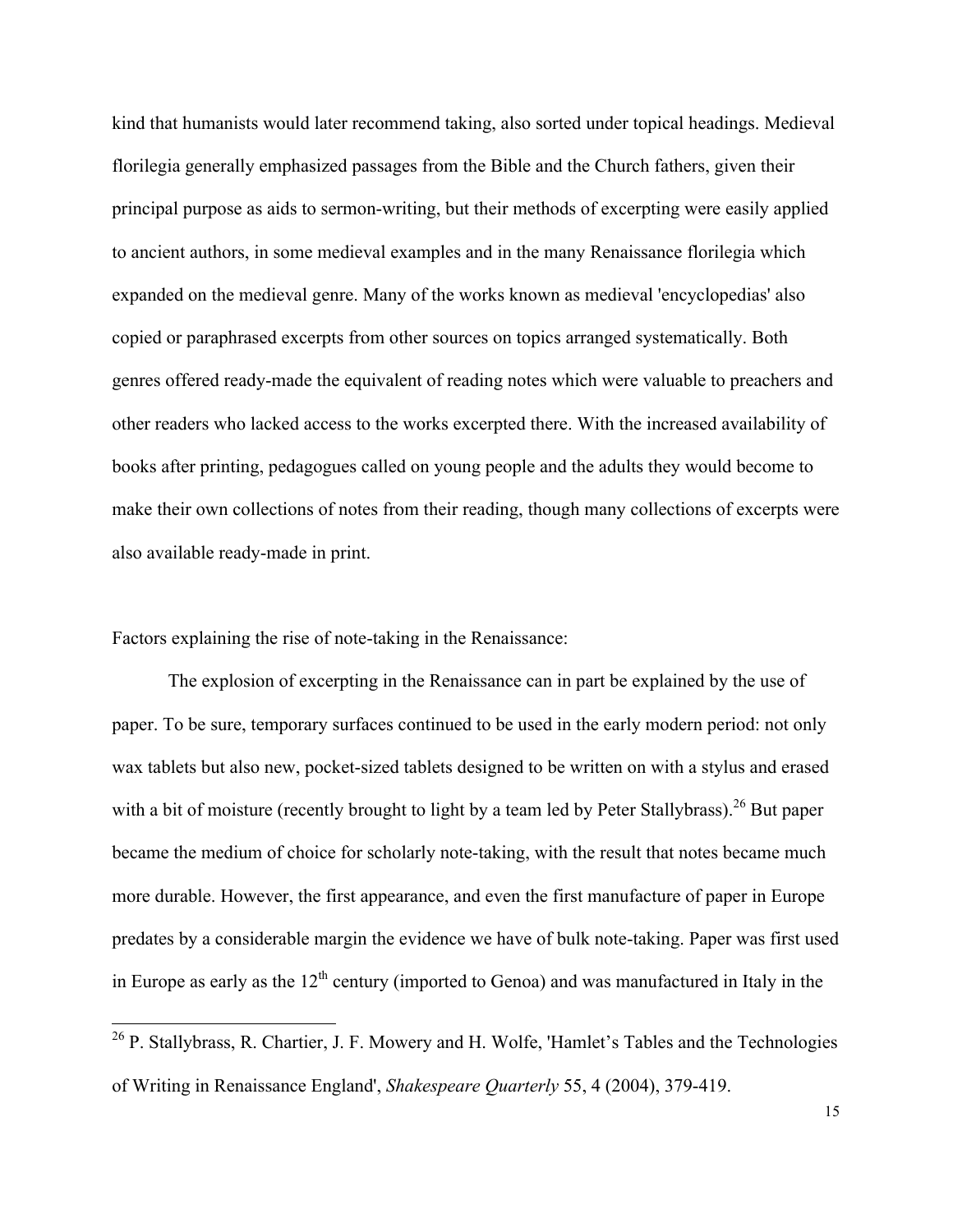$13<sup>th</sup>$  century; paper use North of the Alps began in the  $14<sup>th</sup>$  century.<sup>27</sup> The principal demand for paper before the invention of printing stemmed from the production of legal and administrative documents, rather than the needs of readers or authors.<sup>28</sup> Paper was cheaper than parchment, by a factor of 8 at its first introduction in England, and by a factor of 32 in  $1500<sup>29</sup>$  Yet parchment coexisted with paper until the mid-15<sup>th</sup> century as the medium used for copying manuscripts. A greater prevalence of paper for vernacular works and of parchment for religious works resulted from the fear articulated by contemporaries that paper would not prove as durable as parchment; Johannes Trithemius (1462-1516), a learned abbot known for his cantankerous response to printing, predicted the rapid deterioration of printed books because they were printed on paper. An Italian contemporary equally hostile to printed books, Vespasiano da Bisticci (1421-98), similarly commented that the manuscripts commissioned by Federigo, duke of Urbino, put printed books to shame 'because they were beautifully illuminated and written on parchment'.<sup>30</sup>

 27 For the impact of paper in Islam see J. Bloom, *Paper before Print: The History and Impact of Paper in the Islamic World* (New Haven: Yale University Press, 2001). A similar history of the arrival of paper in Europe is lacking. On Genoa see Petrucci, *Writers and Readers*, 153. For a timeline of the beginnings of paper-making in Europe see

http://www.baph.org.uk/general%20reference/early%20history%20of%20paper.htm (consulted April 2008) and, for England, R. J. Lyall, 'Materials: The Paper Revolution', in *Book Production and Publishing in Britain 1375-1475*, edited by J. Griffiths and D. Pearsall (Cambridge:

Cambridge University Press, 1989), 11-29.

<sup>30</sup> J. Trithemius, *In Praise of Scribes. De laude scriptorum*, translated by R. Behrendt (Lawrence,

<sup>28</sup> Petrucci, *Writers and Readers*, 157.

 $^{29}$  Lyall, 'Materials', 11.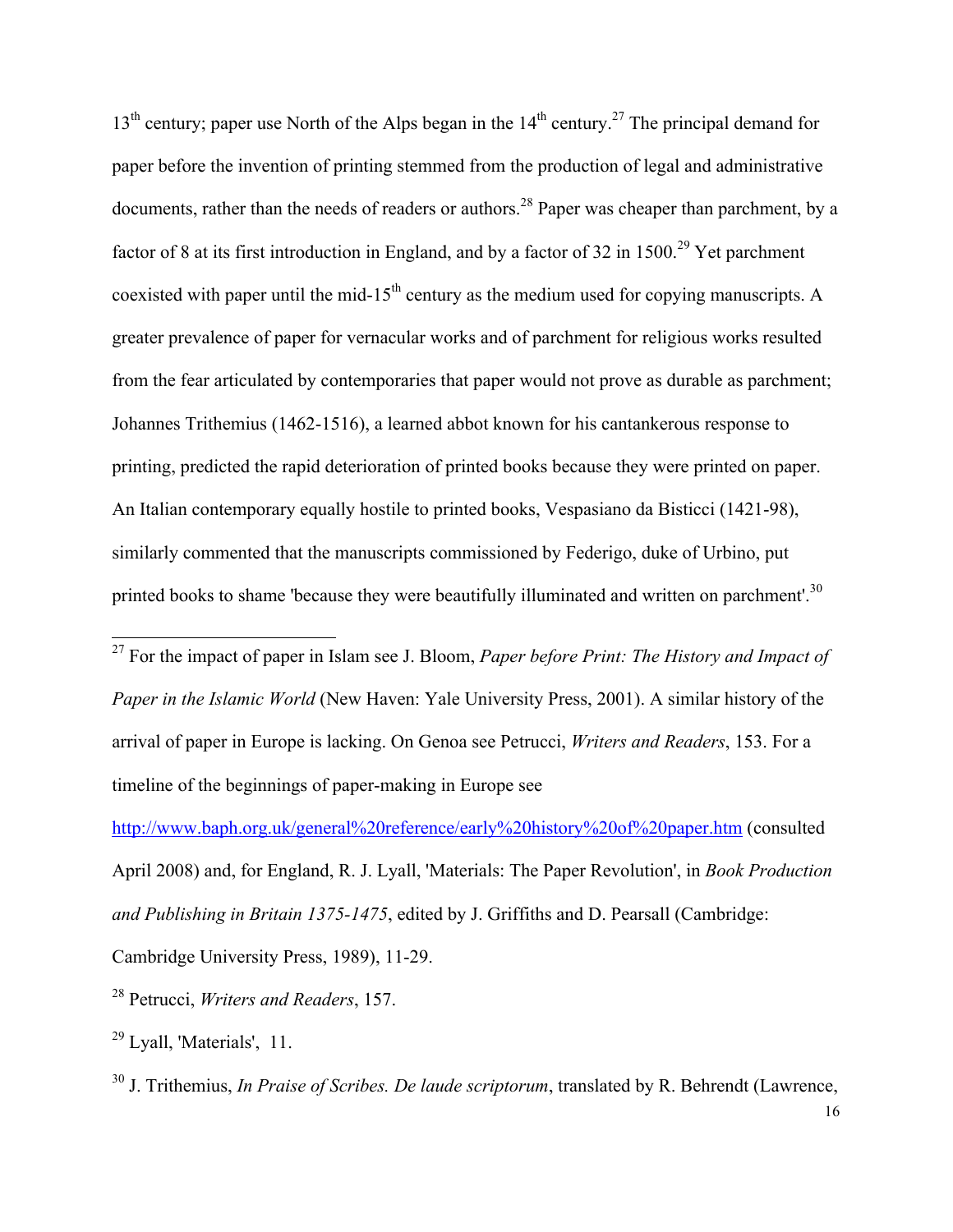Printing, which spread rapidly after its invention in the 1450s, triggered a vast new demand for paper and the creation of paper mills near every printing center.<sup>31</sup> Although printing on parchment was technically feasible (and occasionally practiced, for example to produce one or two special presentation copies of a work), the cost of parchment negated the economic benefits of printing, so books were printed on paper.

The increased availability of paper coincided with a rise in paper records of all kinds, from diplomatic correspondence to family papers to collections of scholarly notes.<sup>32</sup> But savvy users of paper for writing improved the paper produced for printing by sizing it with alum to

 $\overline{a}$ 

KS: Coronado Press, 1974), 35 (ch. 1). V. da Bisticci, *Renaissance Princes, Popes, and Prelates. The Vespasiano Memoirs,* translated by W. George and E. Waters (New York: Harper Torchbooks, 1963),104. On parchment versus paper see E. Kwakkel, 'A New Type of Book for a New Type of Reader: The Emergence of Paper in Vernacular Book Production', *The Library* 4 (2003), 219-48 and D. Booton, 'Notes on Manuscript Production and Valuation in Late Medieval Brittany', *The Library* 7:2 (2006): 127-152.

<sup>31</sup> C. de Hamel Christopher, *Scribes and Illuminators* (Toronto: University of Toronto Press, 1992), 16. On the foundation of paper mills see W. Weiss, *Zeittafel zur Papiergeschichte* (Leipzig: VEB Fachbuchverlag,1983), 62-69.

32 See P. Dover, 'Deciphering the Diplomatic Archives of Fifteenth-Century Italy', *Archival Science* 7,4 (2007), 297-316, on the rise of diplomatic correspondence in fifteenth-century Italy, and *Paston Letters and Papers of the Fifteenth Century*, edited by N. Davis (Oxford: Oxford University Press, 2004) as an example of a large family archive formed in England between 1422 and 1509.

17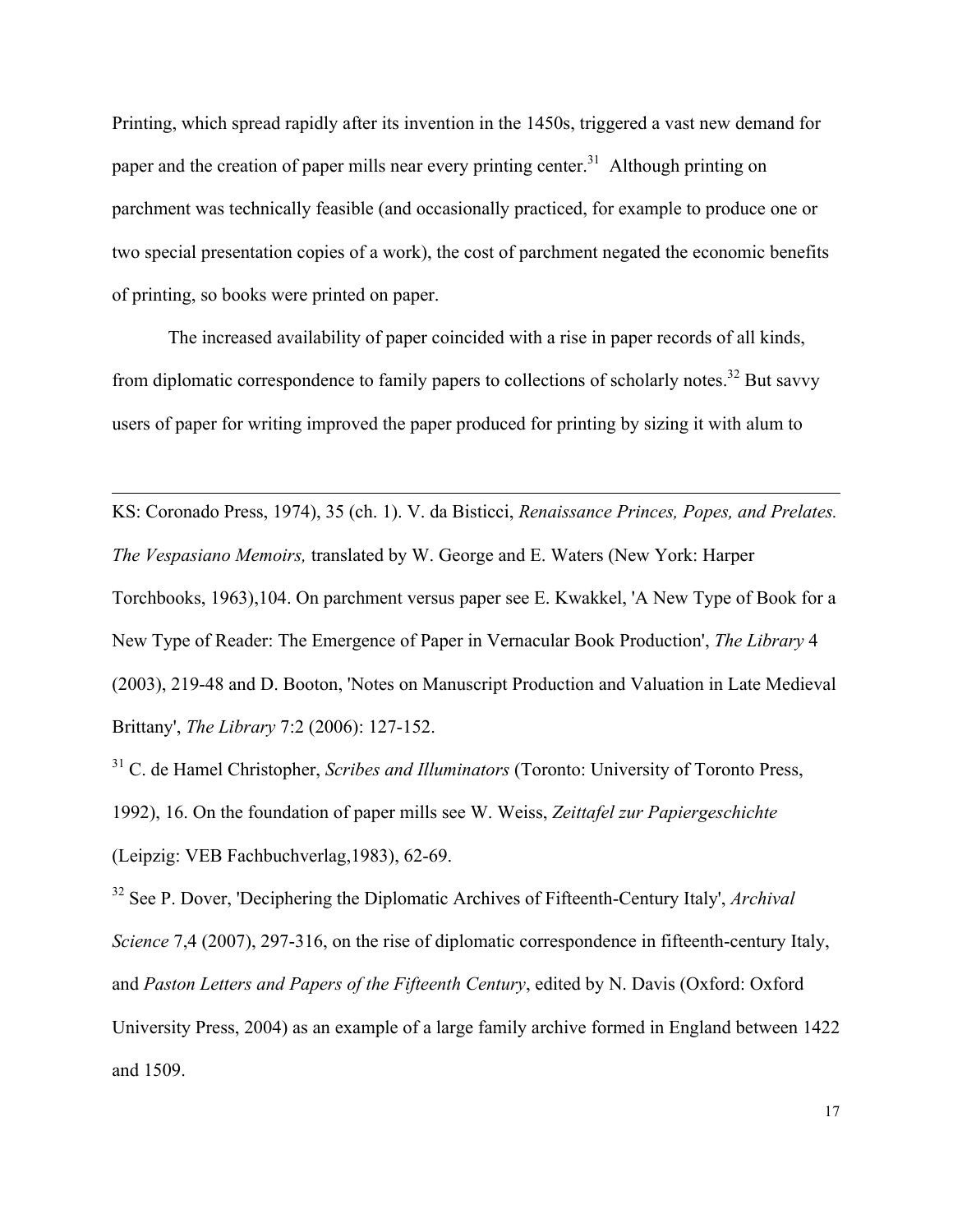optimize its absorbency of quill as opposed to printer's ink.<sup>33</sup> Thus Nicolas Fabri de Peiresc 'commonly caus[ed] all his Books, when they were in quires, to be washed over with Alumwater'.<sup>34</sup> Peiresc prepared the books he owned for marginal annotations in this way and also by having additional blank pages bound into his books when the margins of the printed book seemed too narrow to allow for sufficient anntotation. Peiresc not only annotated his books himself, but also invited other scholars to read and annotate them. In the  $17<sup>th</sup>$  century (unlike in the  $16<sup>th</sup>$  century) paper used for printing was more often than not treated with alum too, and stationers offered an elaborate range of different kinds of paper, judging from the purchases Robert Boyle made of colored paper and inks to help him organize his notes (as Richard Yeo discusses in this volume).  $35$ 

Paper was an important prerequisite for stockpiling notes on a large scale at much lesser cost than parchment allowed. Nonetheless paper alone cannot explain the tremendous enthusiasm for taking and saving notes in the Renaissance. The spread of a new cultural attitude was probably the most important factor driving the explosion of note-taking. The stockpiling of notes is one part of a larger cultural phenomenon of collecting and accumulating in early modern Europe

34 Gassendi, *The Mirrour of true nobility*, book 6, 199.

 $35$  Only 26% of books printed in the 16<sup>th</sup> century were sized with alum, while 72% of books in the  $17<sup>th</sup>$  century were, according to I. Brückle, 'The role of alum in historical papermaking', *Abbey newsletter* 17,4 (September 1993); read at http://cool.conservation-

us.org/byorg/abbey/an/an17/an17-4/an17-407.html (January 18, 2010).

 <sup>33</sup> On the process of sizing paper with alum, see D. Hunter, *Papermaking through Eighteen Centuries* (New York: W. E. Rudge, 1930), 140-41.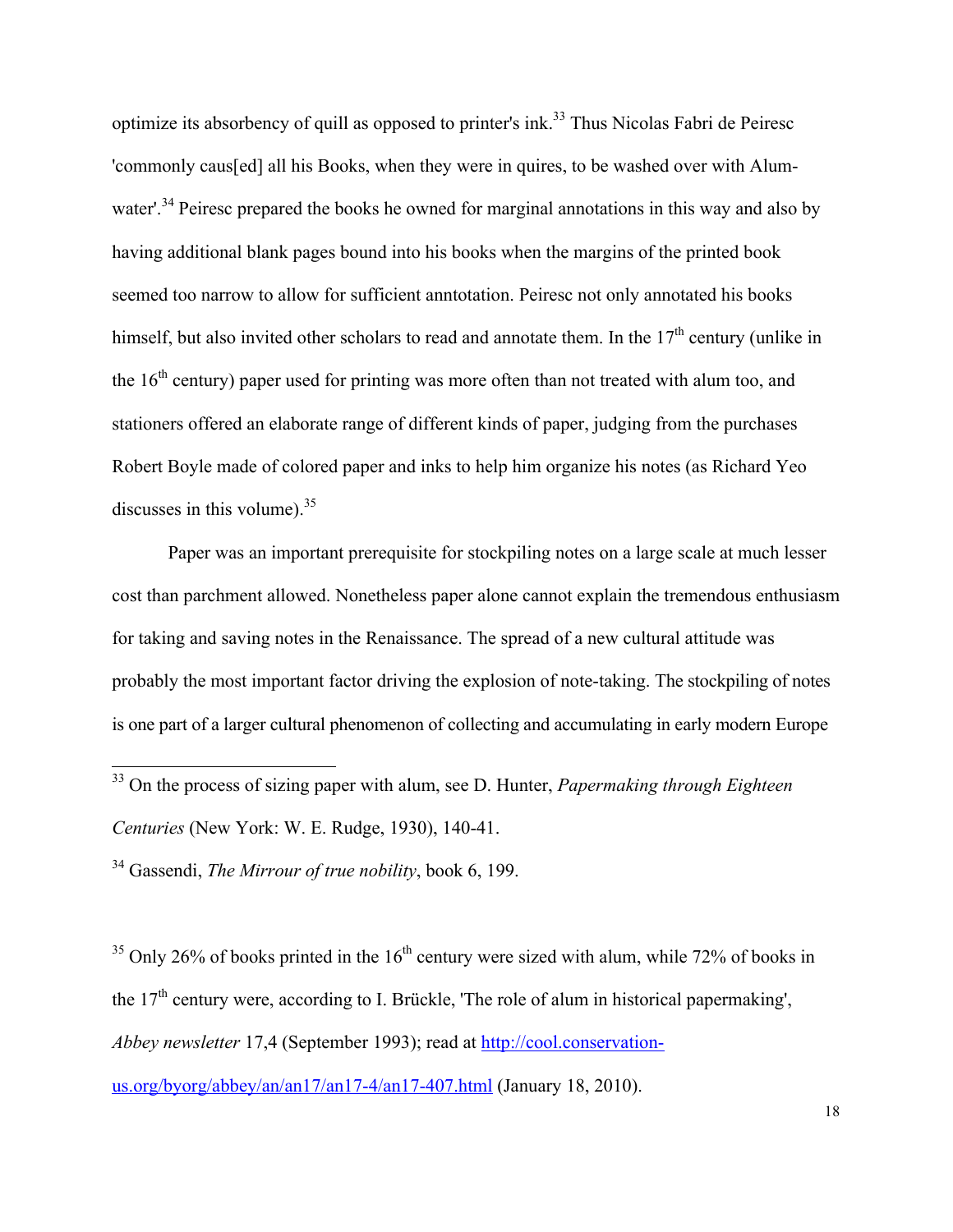which generated not only textual compilations in manuscript and in print, but also all kinds of collections of natural and artificial objects, from plants and minerals to medals, paintings and 'curiosities'.<sup>36</sup> Accumulation on a vast scale was not unprecedented in the Renaissance--after all Vincent of Beauvais's *Speculum maius* (1255) would hold its position, with its 4.5 million words, as the largest encyclopedic compilation down to the late  $16<sup>th</sup>$  century when it was overtaken by an expanded edition of Theodor Zwinger's *Theatrum humanae vitae* (1586). But Vincent's work was exceptional for its scope and size and introduced with a certain defensiveness that suggests that he feared it would come under attack on precisely those counts. Thus Vincent emphasized that his work was in fact brief and ancient:

[T]his new work is at the same time old, and it is also equally both brief and prolix. Indeed it is ancient by its authority and material, but new by the compilation and arrangement of its parts. And it is brief because of the reduction of many sayings to brevity. Nonetheless it is long because of the enormous multitude of material. $37$ 

 36 On the culture of collecting see for example Paula Findlen, *Possessing Nature: museums, collecting and scientific culture in early modern Italy* (Berkeley: University of California Press, 1994); O. Impey and A. MacGregor, *The Origins of Museums: the cabinet of curiosities in sixteenth and seventeenth-century Europe* (Oxford: Clarendon Press, 1985).

<sup>37</sup> 'Quoniam hoc ipsum opus novum quidem est simul et antiquum, breve quoque pariter et prolixum. Antiquum certe auctoritate et materia. Novum vero partium compilatione et earum aggregatione. Breve quoque propter multorum dictorum in breve perstrictionem. Longum nihilominus propter immensam materiae multitudinem.' Vincent of Beauvais, *Bibliotheca mundi Vincentii Burgundi* (Douai: Baltazar Bellerus, 1624), vol. I : *Speculum naturale* (Reprinted Graz: Akademische Druck- und Verlaganstalt,1964), col. 4 (prologue, 4).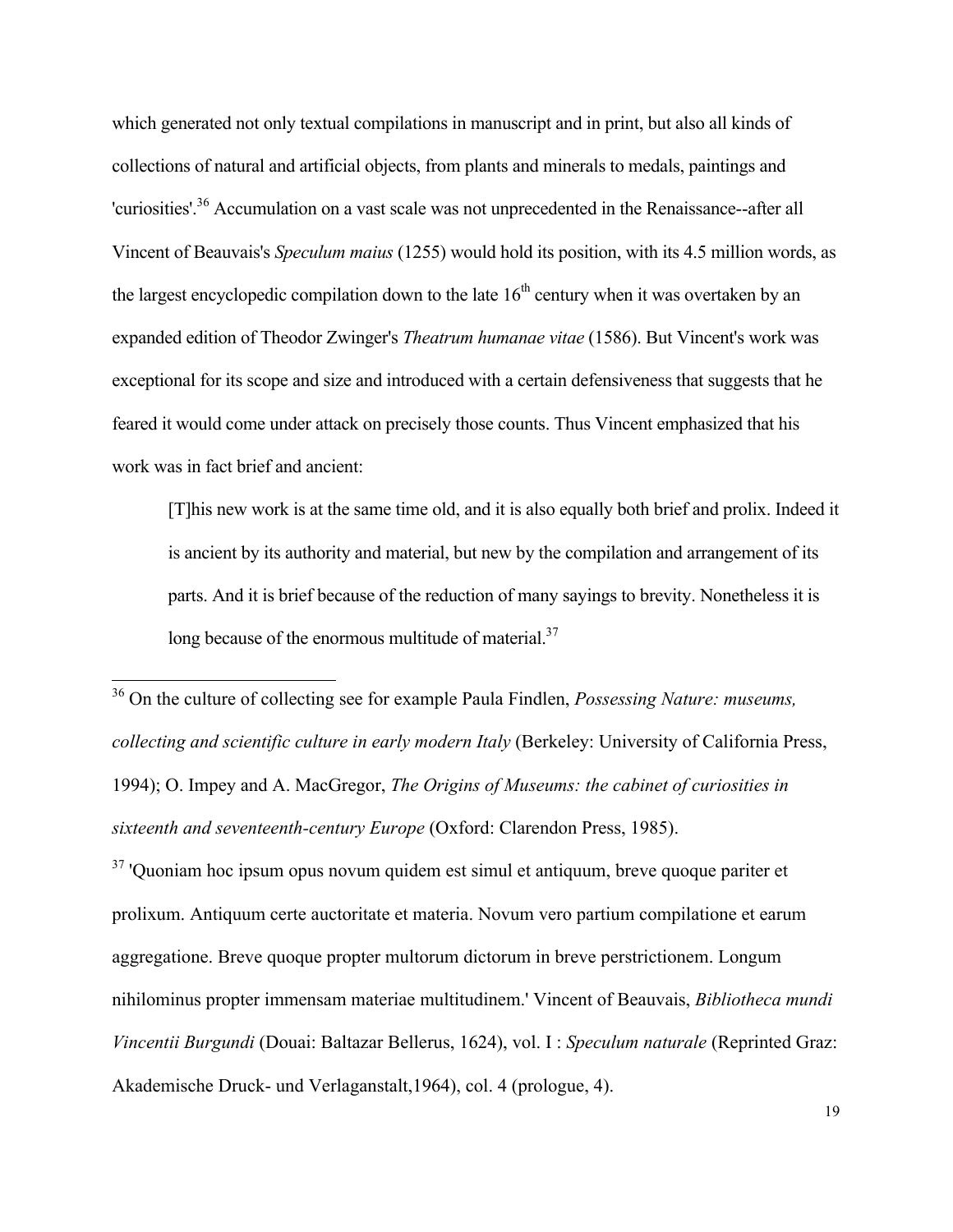By contrast  $16<sup>th</sup>$ -century compilers liberally displayed their hybristic ambitions to record all known books or even to rival the view God will have of all human behavior at the Last Judgment, as Zwinger did in his preface to the *Theatrum*:

Thus, having brought together in one place all the actions and passions of all men who have lived from the beginning of the world to its end, we may be allowed to wish rather than to hope that this Theatrum, finally perfected, would resemble in some way that censorious display before the most just Judge. $38$ 

Other aspects of this complex transition from medieval to early modern include the shift in the valence of curiosity from vice to virtue, bolder claims for innovation, and an attenuated emphasis on ancient authority.39

Explaining the exuberance for accumulating information must also be complex. The

 38 'Non vetustate tantum, sed varietate et copia commendantur historiae: atque ut humanam universitatem non qui fuerunt tantum, non qui nunc sunt, non qui erunt olim homines constituere dicuntur, sed omnes simul. Ita quod tamen optare potius quam sperare licet, omnibus omnium hominum, qui a primo mundi ortu ad excidium usque vixerunt, actionibus et passionibus in unum collatis, perfectum demum et censoriae illius coram iustissimo Judice panegyris aliqua ex parte aemulum foret Theatrum.' T. Zwinger, *Theatrum humanae vitae* (Basel,1586), sig. \*\*3v. For more discussion of this preface see Ann Blair, '*Historia* in Theodor. Zwinger's *Theatrum humanae vitae*', in *Historia: Empiricism and Erudition in Early Modern Europe*, edited by G. Pomata and N. Siraisi (Cambridge, Mass.: MIT Press, 2005), 269-96.

39 On curiosity see for example N. Kenny, *Curiosity in Early Modern Europe: Word Histories* (Wiesbaden: Harrassowitz, 1998) and *The Uses of Curiosity in Early Modern France and Germany* (Oxford: Oxford University Press, 2004).

20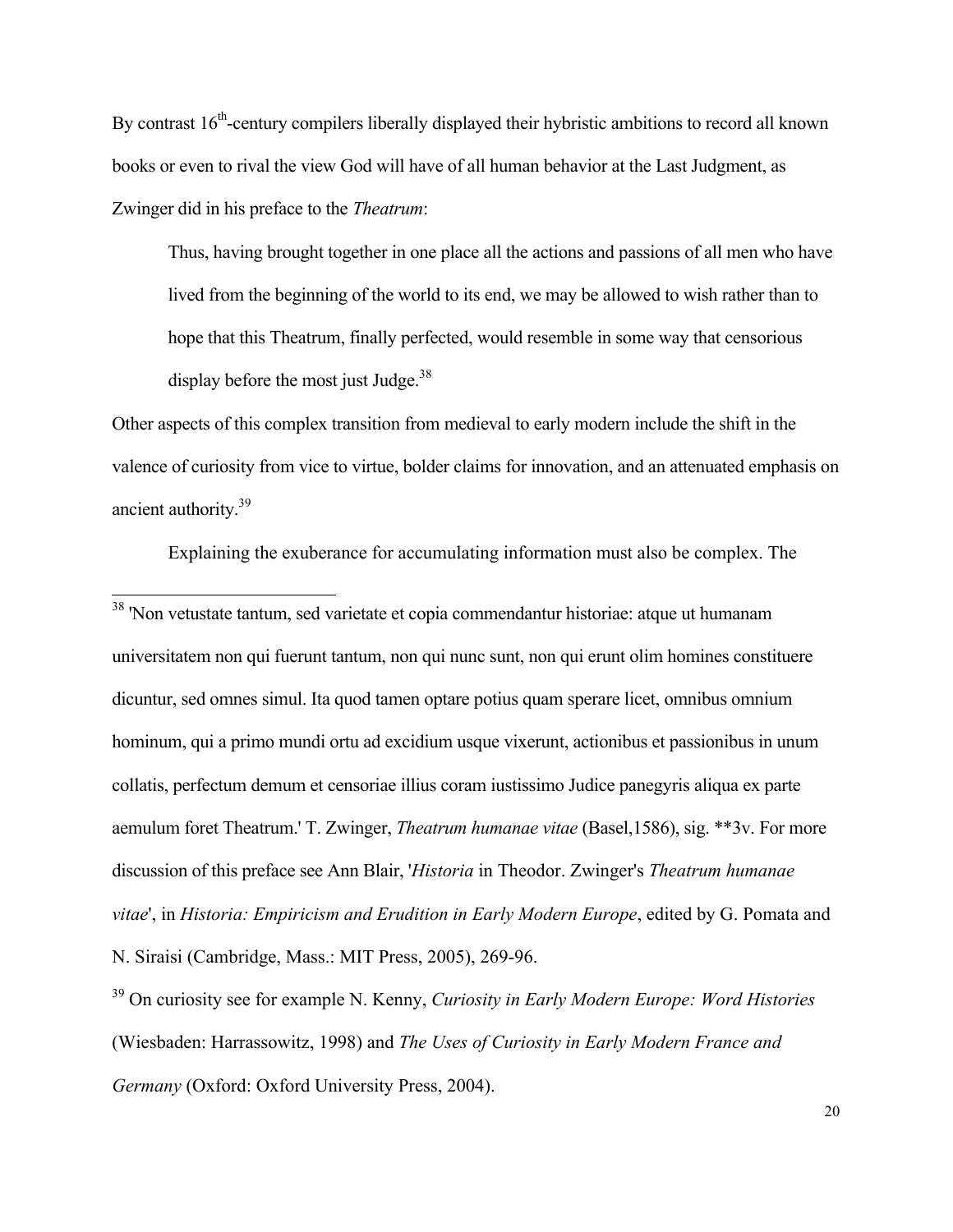Renaissance experienced an influx of all kinds of new information–ancient texts newly recovered by the humanists and accounts of the new worlds and newly explored old worlds, so there was much to record. But this influx in itself also does not explain why Europeans were obsessed with recording this new information–they could have ignored it rather than seeking it out. Indeed the abundance of new natural specimens collected in the  $16<sup>th</sup>$  and  $17<sup>th</sup>$  centuries stemmed just as much from discoveries made within Europe as from those made overseas; in both cases a new attentiveness to observation and recording observation was the underlying innnovation.40 Crucial to the new emphasis on stockpiling information was a keen awareness of the loss of ancient learning which was central to the humanist project of recovering ancient language, literature and culture: humanists sought to ward off any similarly catastrophic loss in the future by accumulating learning in multiple forms. The Zurich polymath Conrad Gesner (1516-65) called on princes to fund libraries to ensure that books would never again be lost on such a scale. In his *Bibliotheca Universalis* (Universal bibliography) of 1545 he accumulated information about every known text in Latin, Greek and Hebrew. Gesner felt it was important not to make selections, but to be exhaustive in his listing.<sup>41</sup> He justified this policy by repeating the principle

<sup>41</sup> 'Nullus a me scriptor contemptus est, non tam quod omnes catalogo aut memoria dignos existimarem, quam ut instituto meo satisfacerem, quo mihi imperaveram sine delectu simpliciter omnia quae incidissent commemorare. ... Nos recitare tantum voluimus, delectum iudiciumque liberum reliquimus alijs.' C. Gesner, *Bibliotheca universalis* (Zurich, 1545), sig. \*2v, \*3v.

21

 <sup>40</sup> See B. Ogilvie, *The Science of Describing* (Chicago: University of Chicago Press, 2006), 230; and A. Cooper, *Inventing the Indigenous: Local Knowledge and Natural History in Early Modern Europe* (Cambridge: Cambridge University Press, 2007).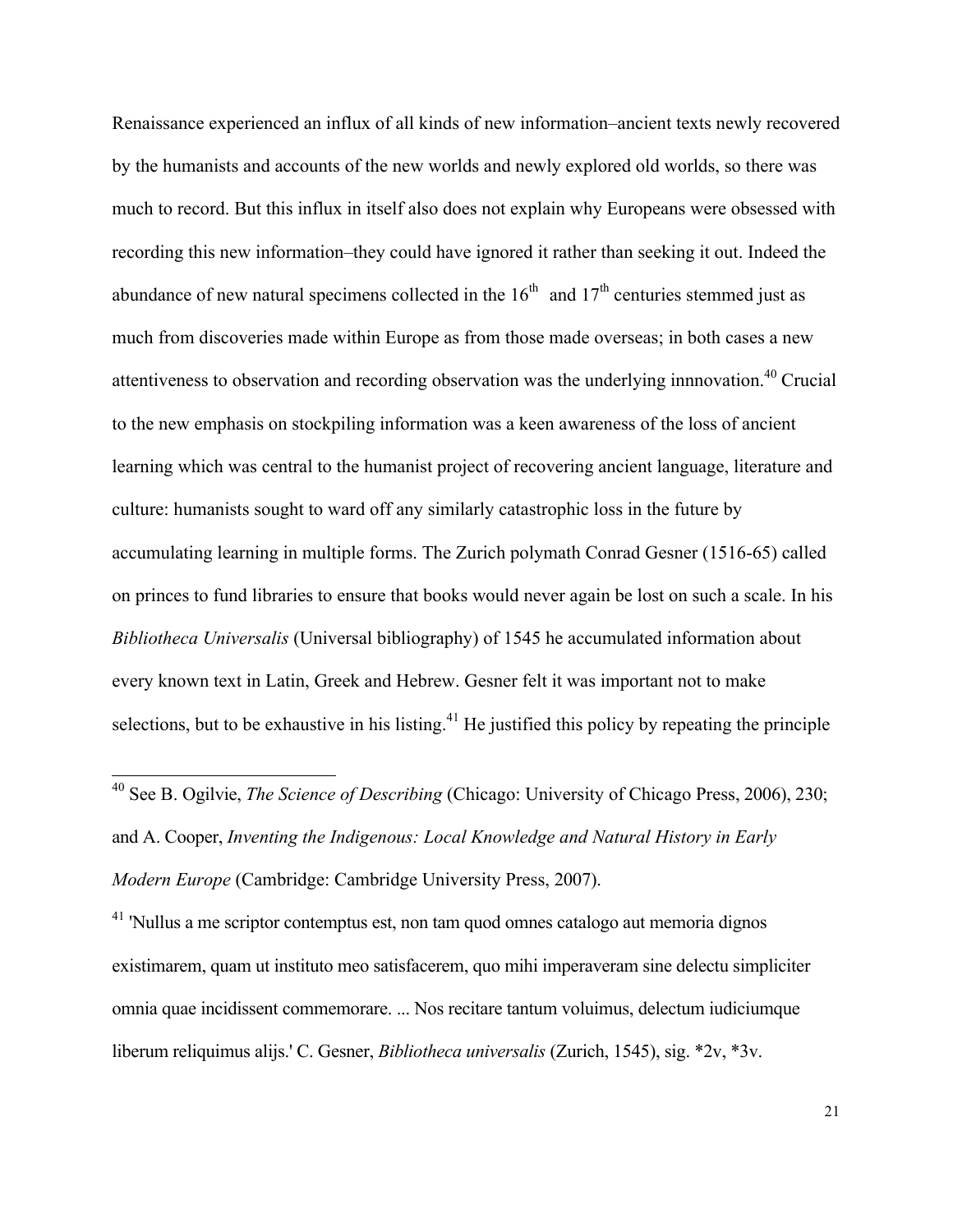attributed to Pliny the Elder, that there is no book so bad that some good cannot be got of it. He also explained that tastes change over time, so that a book once considered bad might be valued later on – hence again the importance of eliminating nothing from the stock of information about books. $42$ 

Similarly the abundant note-taker Nicolas Fabri de Peiresc was loath to let any observation go unrecorded lest it prove useful to someone at some point. His biographer reported that Peiresc was most diligent in writing down 'any notable thing came into his mind, or was suggested by some other or observed in reading' because he could 'never endure that the least invention or observation of any man should be lost, being alwayes in hopes that either himself, or some other, would be advantaged thereby'. Therefore 'he wrote things down in his memorials because he then judged they were out of danger of being forgotten'.43 Joachim Jungius too, who

<sup>42</sup> 'Multi in uno loco vulgares et utiles sunt, ijdem alibi rarissimi, aut plane incogniti: et qui olim tritissimi erant, nunc in nullo sunt usus studiorum: ... Plurimi hodie authores omnibus notissimi sunt, qui prodculdubio post centum annos paucissimis cogniti in tenebris latebunt. ... Virgilius ex stercore Ennij legebat aurum, et Plinius dictitabat, nullum esse tam malum librum, qui non aliqua ex parte prosit. Duplex sane barbarorum genus existit: sunt qui dicendo tantum barbari, res interim bonas et utiles doceant, quos modis omnibus conservari par est....' Gesner, *Bibliotheca*, sig. \*3v; on Gesner's keen awareness of loss, see Jan-Dirk Müller, 'Wissen ohne Subjekt? Zu den Ausgaben von Gesners *Bibliotheca universalis* im 16. Jahrhundert', in *Zukunft der Literatur- -Literatur der Zukunft: Gegenwartsliteratur und Literaturwissenschaft*, edited by R. Sorg, A. Mettauer and W. Pross (Munich: Wilhelm Fink, 2003), 73-91, at 80.

43. Gassendi, *The mirrour of true nobility*, 191-92.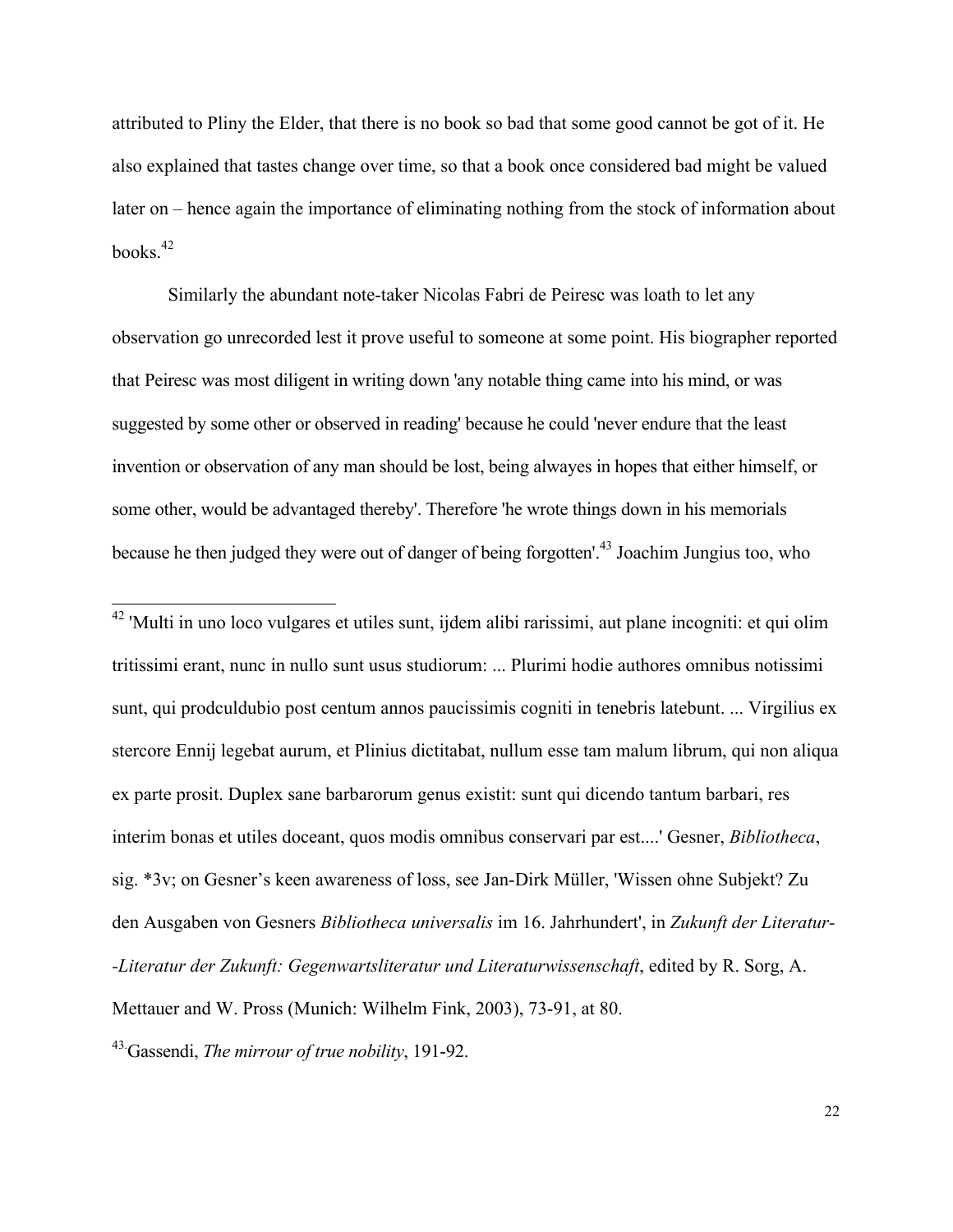may have accumulated the most notes of any of his contemporaries, emphasized that every discipline taught something of worth; of his student Michael Kirsten a contemporary reported that 'there was no field in which he had not read, taken notes and written commentaries'.<sup>44</sup>

Printing may also have encouraged new attitudes toward the accumulation of manuscript materials by offering the potential for publishing them and the hope of thereby enhancing one's reputation and/or one's finances. Along with other factors (such as improvements in postal systems), printing likely heightened the sense of working toward a common good for an international Republic of Letters, which motivated some abundant note-takers and collectors in the early modern period, such as Nicolas Fabri de Peiresc who shared generously from his notes with correspondents across Europe.

#### Kinds of note-taking:

Note-taking was taught in schools in the wake of humanism in two principal ways. On the one hand adolescents studied the Latin classics (such as Ovid, Vergil and Cicero) under the direction of a master who commented on the text, explaining its grammar, figures of speech and cultural references. This teaching generated printed schooltexts which pupils annotated heavily in the margins, between the printed lines and often on blank pages added for the purpose. Judging from the near-identical notes taken by different students in the same class, they were taken under dictation by the master. Notes of this kind survive abundantly from certain contexts,

 <sup>44</sup> Meinel, 'Enzyklopädie der Welt', 167. 'Nulla propemodum est disciplina, nulla superiorum, quas dicunt facultatum, in qua Kirstenius non aliquid legerit, excerpserit, ipse scripserit ac commentatus sit'. *Catalogus librorum Michaelis Kirstenii Moravi* (Hamburg, 1679), sig )o( 2r.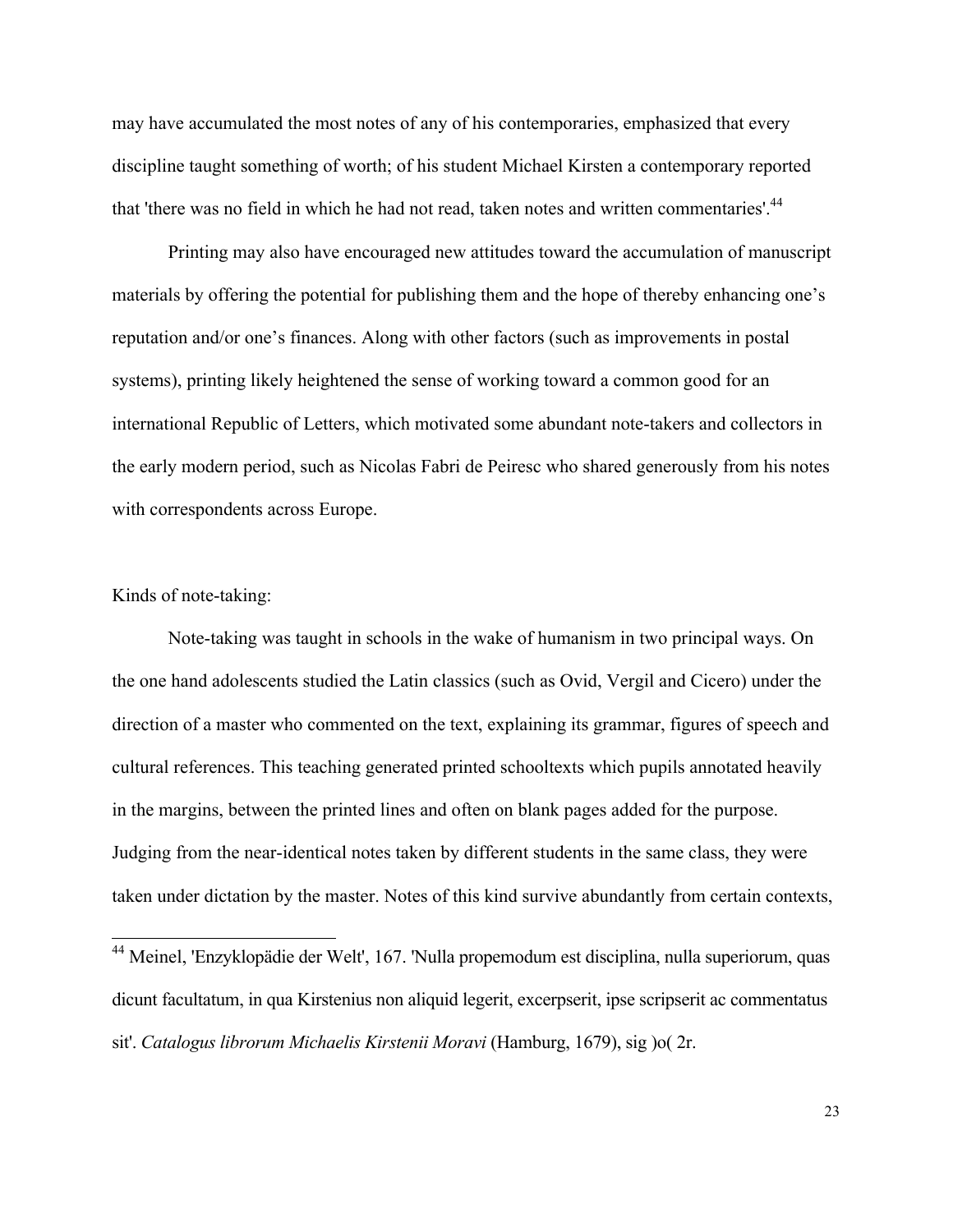such as Leipzig in the 1510s and the collèges of the University of Paris in the 1560s-1580s; the reasons for this distribution are not yet understood and could include preservation patterns as well as changing teaching methods.<sup>45</sup> On the other hand humanist pedagogues encouraged their pupils to read independently and to keep reading notes which would be inspected by the master. Schoolboys kept notebooks by selecting from assigned authors bits deemed of value either for their rhetorical interest or for their historical examples. These schoolboy notebooks are much less well preserved than the reading notes kept by adults or the notes written in printed books which were often cataloged by libraries for their printed text. Nonetheless we know of at least one complete set of notebooks kept by a pupil aged 11-15. August, future Duke of Brunswick (1579- 1666), founded a library at Wolfenbüttel that now bears his name and preserved there the notebooks he kept as a boy. Gilbert Hess has shown how August flagged passages in the books he read (notably Cicero's *De officiis*), with underlining and a few 'Nota's or pointing fingers, then copied select passages into a *Sentenzensammlung* (collection of *sententiae* or memorable sayings) in the order of their appearance in the text. August then recopied many of the same excerpts as well as passages from other sources in a second notebook arranged by topical headings.46 This method of double copying of the passages to retain was advocated by

 45 J. Leonhardt, 'Classics as textbooks: A study of the humanist lectures on Cicero at the University of Leipzig ca. 1515', in *Scholarly Knowledge* (note 24), pp. 89-112; A. Blair, *'Ovidius Methodizatus*: the *Metamorphoses* of Ovid in a Sixteenth-Century Paris Collège', *History of Universities* 9 (1990), 73-118 and A. Grafton, 'Teacher, Text and Classroom: a study from a Parisian Collège', *History of Universities* 1 (1981), 37-70.

46 G. Hess, 'Fundamenta fürstlicher Tugend. Zum Stellenwert der Sentenz im Rahmen der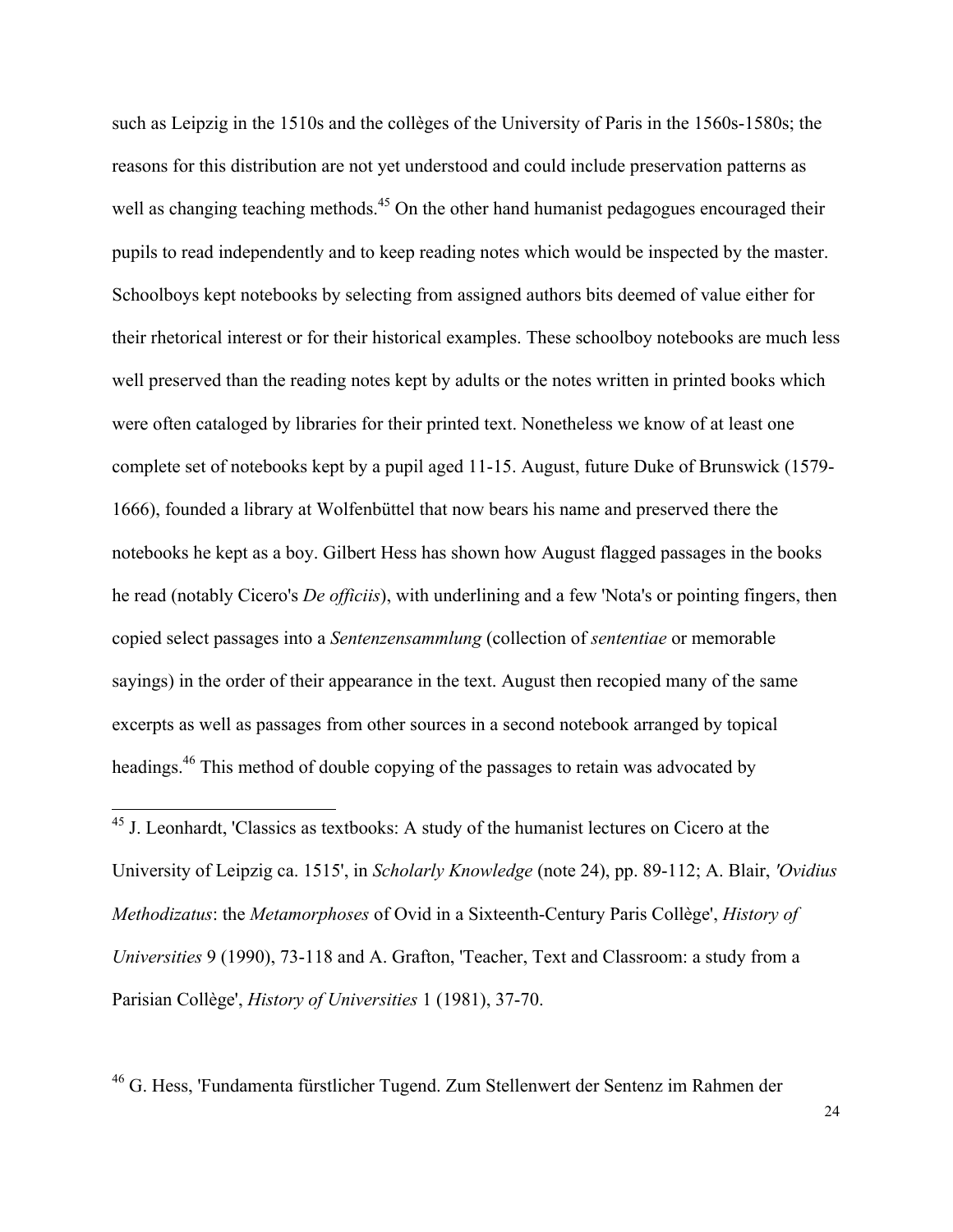Renaissance pedagogues, notably the Jesuit Francesco Sacchini. The act of writing itself was widely thought to aid retention because 'what is copied is impressed on the mind more thoroughly.' Sacchini praised writing for forcing the mind to slow down while reading and attend to the text more carefully; Juan Luis Vives (1492-1540) also praised the act of writing for keeping light or scabrous thoughts at bay.<sup>47</sup>

Many adults were no doubt only too happy to cease note-taking once they left school, but those who continued in a life of learning often continued to take notes, though they rarely followed the demanding precepts taught in school. As adults even diligent note-takers took liberties with the model of double copying. Indeed the Jesuit pedagogue Jeremias Drexel

voruniversitären Ausbildung Herzog August d. J.' in *Sammeln, ordnen, veranschaulichen,* edited by F. Büttner et al. (Münster: LIT Verlag, 2003), 131-174.

 $\overline{a}$ 

 $47$  'Prima est: Lectoris intentio scribendi et annotandi cura multum acuitur. ... Altera ratio est. Quod exscribitur, intelligentiam profundius subit, menti altius imprimitur.' Drexel, *Aurifodina*, 56; and Sacchini, *De ratione libros cum profectu legendi libellus*, 74: 'Deinde ipsa quoque scriptio et intelligentiam iuvat.' On Vives, see A. Moss, *Printed Commonplace-Books and the Structuring of Renaissance Thought* (Oxford: Clarendon Press, 1996), 300, quotation #125. For other articulations of this notion see Gassendi, *The True mirrour of nobility*, book 6, 191 and Richard Steele, "What are the Hindrances and Helps to a Good Memory in Spiritual Things?" in *A Continuation of Morning-Exercise Questions ... resolved in 1682*, edited by S. Annesley (London: J.A. Dunton, 1683), 428, as quoted in T. Knoles and L. Z. Knoles, '"In Usum Pupillorum": Student-Transcribed Texts at Harvard College before 1740', in T. Knoles, R. Kennedy and L. Z. Knoles, *Student Notebooks at Colonial Harvard: Manuscripts and Educational Practice, 1650- 1740* (Worcester, MA: American Antiquarian Society, 2003), 7-88, 57.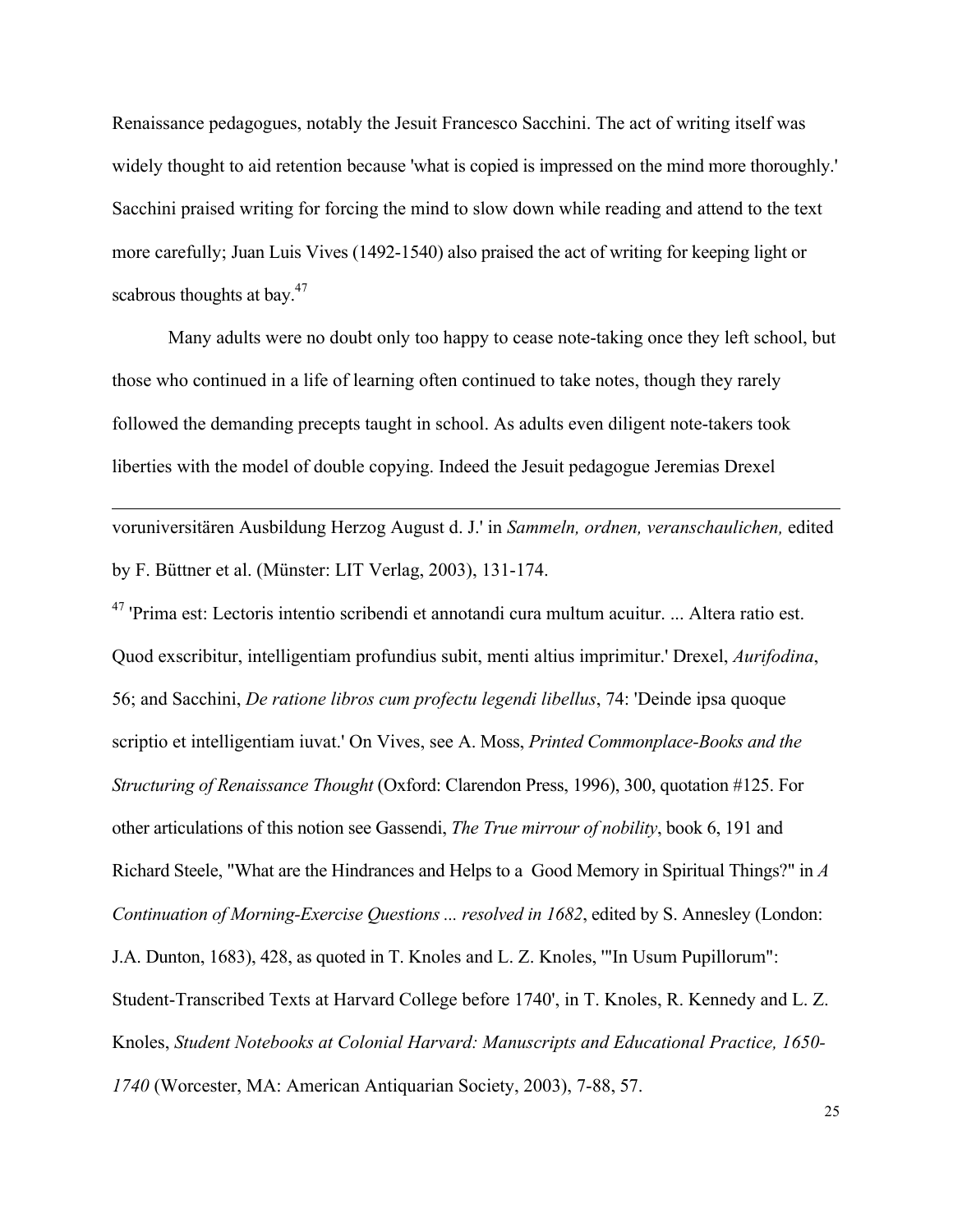advocated instead indexing one's notes to ensure retrievability and acknowledged that note-takers should develop their own habits: 'if these precepts and rules of note-taking do not please you, draw up other precepts for yourself, fewer in number, shorter, suited to your studies, just as long as you take notes.'48 The manuals of both Sacchini and Drexel were reprinted multiple times through the  $18<sup>th</sup>$  century, and starting in the late  $17<sup>th</sup>$  century advice on note-taking was also available in the vernaculars, in English, French and German.<sup>49</sup> Charles Sorel described the system of multiple

49Sacchini was reprinted in Saint-Mihiel (Lorraine), 1615, Ingolstadt 1616, Bordeaux 1617, Dillingen 1621, Leipzig 1711 and 1738 and Vannes (Brittany), 1866; and translated into French (The Hague, 1786) and German (Karlsruhe,1832). Drexel's *Aurifodina* was reprinted in Antwerp 1641, 1642, 1657, 1658, 1691; Cologne 1638 and 1643; Munich 1642; Bratislava 1659; Frankfurt 1670; n. pl. 1671; Lyon 1675; and Naumburg 1695, as discussed in H. Zedelmaier, 'Johann Jakob Moser et l'organisation érudite du savoir à l'époque moderne', in *Lire, copier, écrire*, edited by E. Décultot (Paris: CNRS, 2003), 43-62, 54. Vernacular advice books include C. Sorel, *Supplement des traitez de la connaissance des bons livres* (Paris, 1673); F. de La Mothe Le Vayer*, Observations diverses sur la composition et sur la lecture des livres* (Paris, 1668); J. C. Udenius, *Excerpendi ratio nova* (Nordhausen, 1684) and D. Wheare, *The Method and Order of Reading Both Civil and* 

 <sup>48</sup> 'Vitii est omnia et obvia quaevis excerpere; sed longe majoris est vitii nihil excerpere. Malim te in illam, quam istam culpam incidere. Hic ergo saepius monendi sumus: Quod facis, fac cum judicio.' Drexel, *Aurifodina***,** 83. 'Quod si praeceptiones istae et Excerpendi leges non placeant, scribe tibi alias, pauciores, breviores, studiis tuis commodas, dummodo Excerpas. Hoc autem vere TUUM dixeris, quod in rem tuam cum judicio excerpseris.' Drexel, sig [A8]r.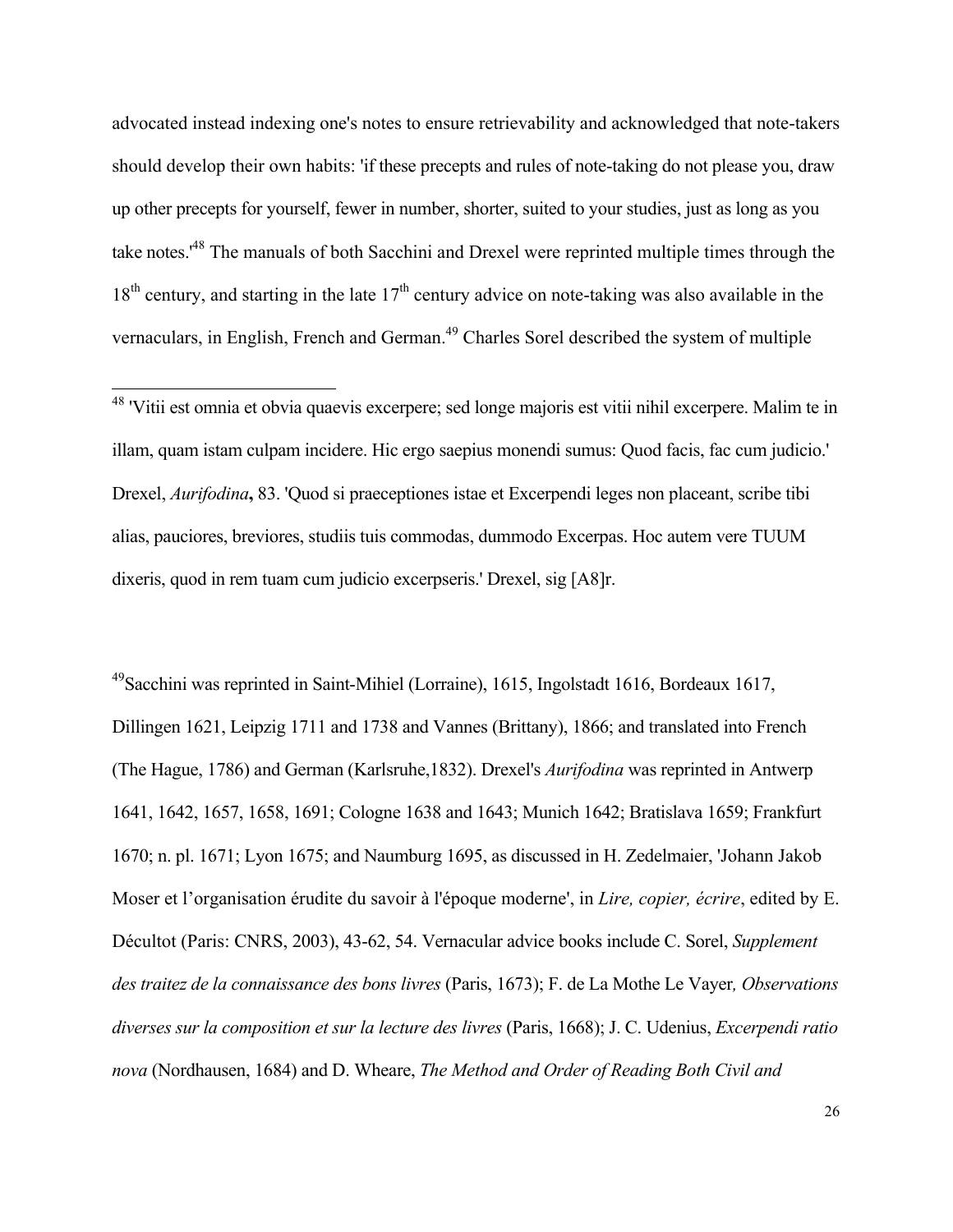notebooks but also described some of the shortcuts used by scholars who left 'ordinary commonplacing to schoolboys': they selected headings from printed reference works, abbreviated words in copying them, copied nothing from books they owned, but only marked passages with different symbols (lines, crosses, circles, etc.) to denote their interest. Sorel was confident that the latter method saved days of work and that the symbols were effective in bringing back to mind 'all the things that he read before with pleasure and that makes him remember all the rest'.<sup>50</sup> But collections of notes were often hard to navigate: symbols without keys and the complex arrangement of papers were obscure even to the immediate contemporaries who inherited the collections, and in some cases to the note-takers themselves (see Leibniz's complaint cited by Richard Yeo in this volume), let alone to historians centuries later.

*Ecclesiastical Histories* (London, 1685). For a selection of translations into modern Italian from note-taking manuals, see A. Cevolini, *De arte excerpendi. Imparare a dimenticare nella modernità.* Biblioteca dell'Archivum Romanicum, Serie I: Storia, Letteratura, Paleografia; 333 (Florence: Leo S. Olschki Editore 2006).

 $\overline{a}$ 

<sup>50</sup> '[Le gens d'etude] laissent donc les Lieux communs ordinaires pour les Escholiers. ... Ils ne font que les marques de crayon aux Marges et sur les Lignes; cela est de grande utilité quand mesme avec cela on feroit des Recueils ou des Tables, pource qu'en moins d'une demy-heure, un homme fait la reveue d'un Livre dont la lecture entiere luy auroit couté quatre ou cinq jours, et par le moyen de ses marques qu'il reconnoist aussi-tost et qui sont aux lieux les plus signalez, ils retrouve toutes les chose qu'il a leues autresfois avec plaisir, et cela le fait aussi ressouvenir de tout le reste.' Sorel, *Supplement*, 12 (and 8-14 more generally).

27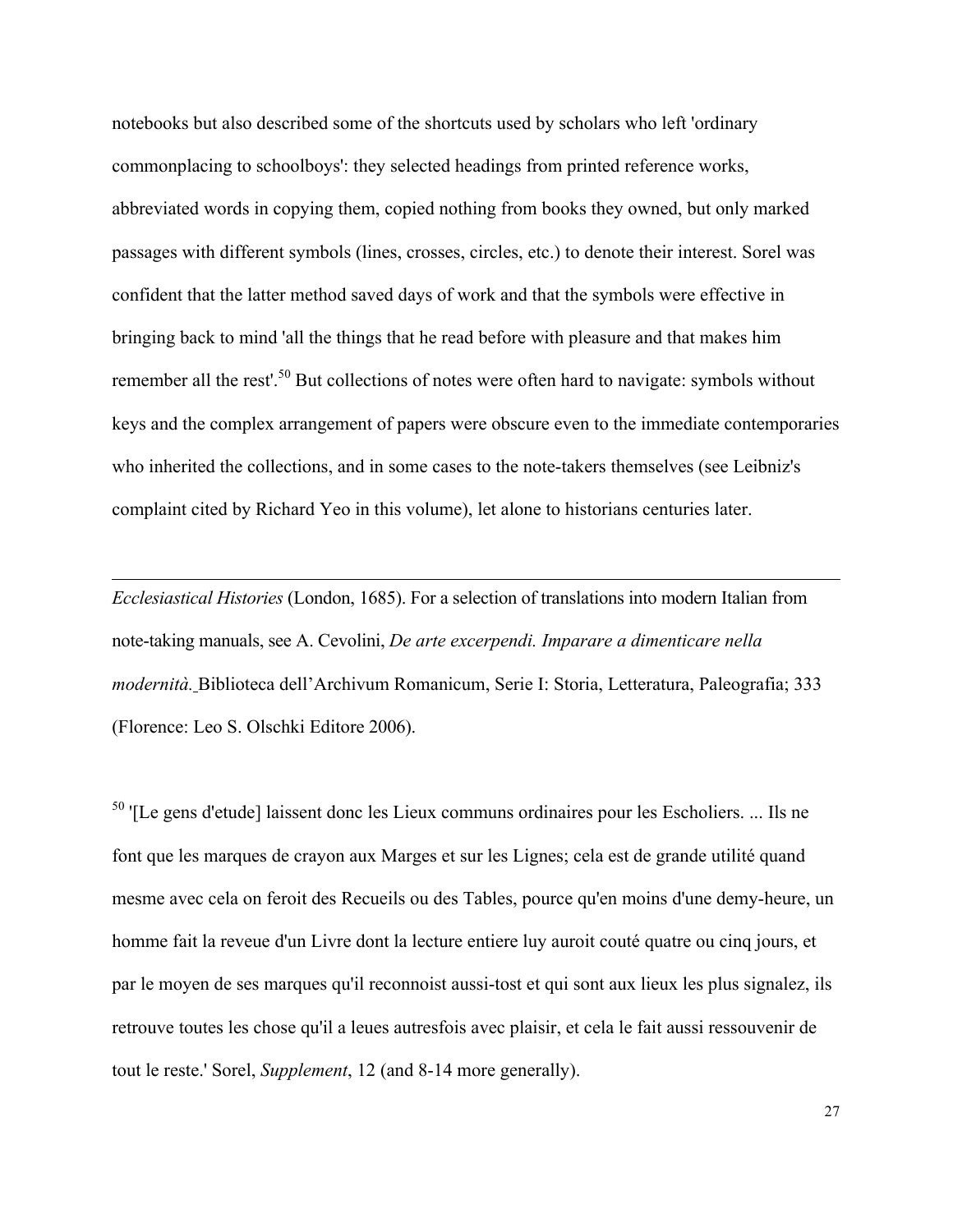Despite the idiosyncracies of their system of note-taking abundant note-takers often envisioned their notes serving others after them, though such hopes were probably often illusory. Leonardo da Vinci (1452-1519) developed an idiosyncratic hand-writing in the 6500 pages that survive from an original collection which was no doubt much larger, containing reading excerpts as well as sketches for machines and concepts typically never taken to fruition. These notes were unusually personal yet Leonardo bequeathed them to his pupil Francesco Melzi presumably with the expectation that the latter or others might make some use of them. Instead the notebooks came to scholarly attention only much later.<sup>51</sup> Similarly notebooks were specifically mentioned in wills to ensure their safekeeping and bequest to a son or a grandson.<sup>52</sup> Occasionally the heir would add further references to a notebook (as the younger Robert Sidney did in his father's commonplace book) or would use it in his studies (as copies of Harvard courses were passed down to youger students).<sup>53</sup> The most effective method of sharing one's notes was to publish them, along with

 51 R. Zwijnenberg, Robert, *The Writing and Drawings of Leonardo da Vinci* (Cambridge: Cambridge University Press, 1999).

52 P. Beal, 'Notions in Garrison: The Seventeenth Century Commonplace Book', in *New Ways of Looking at Old Texts: Papers of the Renaissance English Society, 1985-1991*, edited by W. S. Hill (Binghamton, NY: MRTS in conjunction with the Renaissance English Text Society, 1993), 131-47, 134; R. Yeo, 'A Philosopher and his Notebooks: John Locke (1632-1704) on Memory and Information', Griffith University Professorial Lecture Series no. 4 (2004), available on-line at http://www.griffith.edu.au/ins/collections/proflects/content2.html.

<sup>53</sup> G. Warkentin, 'Humanism in Hard Times: The Second Earl of Leicester (1595-1677) and His Commonplace Books, 1630-60', in *Challenging Humanism: Essays in Honour of Dominic*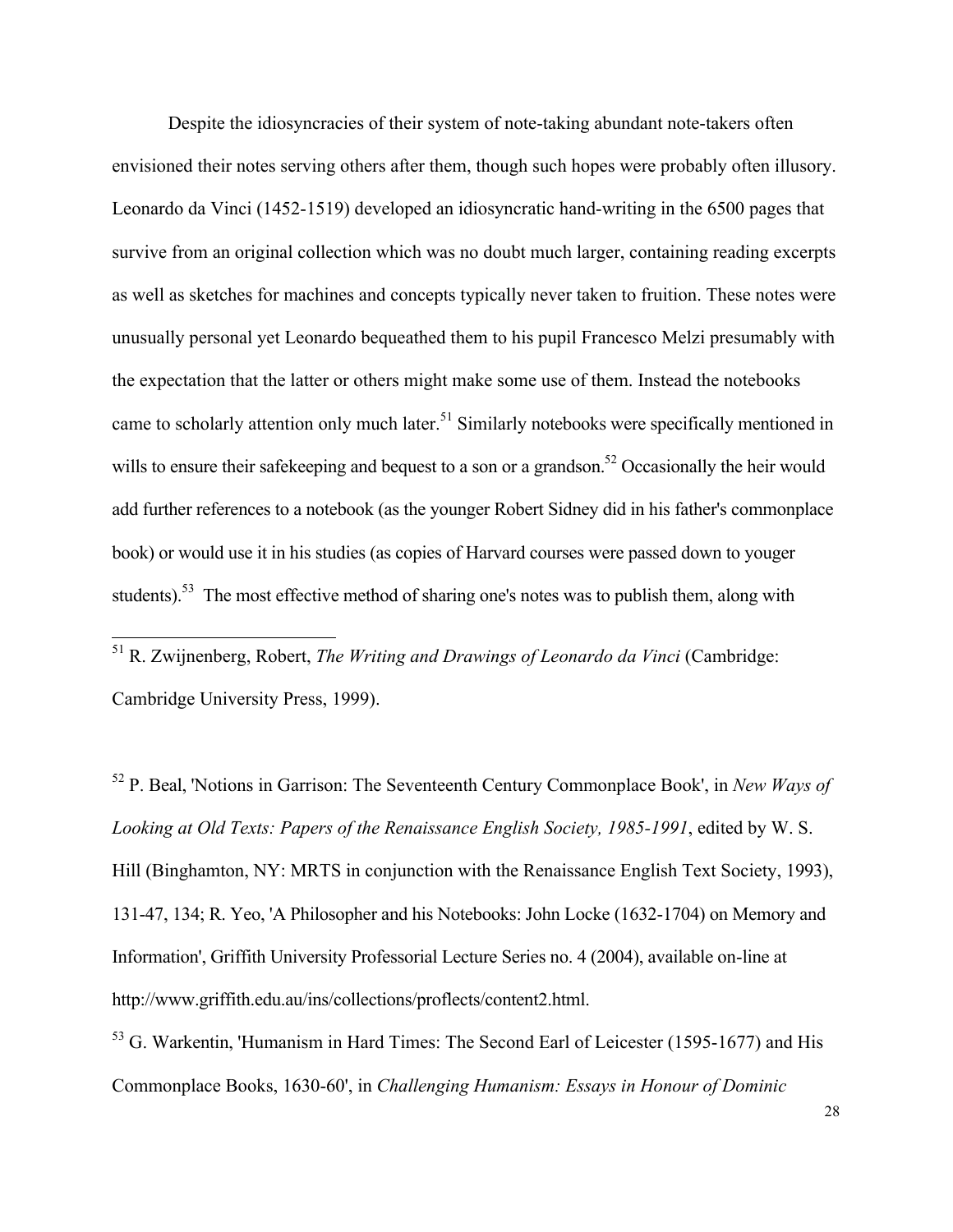finding devices to help readers find what they were seeking. I argue elsewhere that many of the large compilations published in the Renaissance originated in the stockpiled notes produced in a lifetime of reading and teaching. Some were arranged miscellaneously in the order of reading and boasted of offering variety and pleasure on the model of the *Attic nights* of the ancient Aulus Gellius. Other compilations were structured under commonplace headings arranged systematically or alphabetically. These printed collections of notes supplied headings and contents for others to use in their note-taking or their compositions.<sup>54</sup>

Early modern note-taking was often a shared activity, although the helpers are typically hard to learn about. Scholars worked with amanuenses who might be assigned a theme or a book on which to take notes or to write notes or new prose under dictation (Michel de Montaigne composed by dictation sometimes, and Robert Boyle when he suffered from an eye ailment).<sup>55</sup> Bartholomaeus Keckermann (1573-1609), professor of physics, logic and theology at Dantzig, was credited by a contemporary with being the first to recommend that students work in small groups or *collegia* of three to six students: he enjoined students of similar abilities, interests and level to

*Baker-Smith*, edited by T. Hoenselaars and A. Kinney (Newark: University of Delaware Press, 2005), 229-53, 238-40; on Harvard college notes, see Knoles and Knoles, '"In Usum Pupillorum"', 37.

 $\overline{a}$ 

54 A. Blair, *Too Much To Know: managing scholarly information before the modern age* (New Haven: Yale University Press, 2010).

<sup>55</sup> On Boyle's amanuenses and their high turnover, see *Works of Robert Boyle*, 14 vols, edited by M. Hunter and E. B. Davis (London: Pickering and Chatto, 1999-2000), vol. 1, ci; on Montaigne see G. Hoffmann, *Montaigne's Career* (Oxford: Clarendon Press, 1998), 45-54.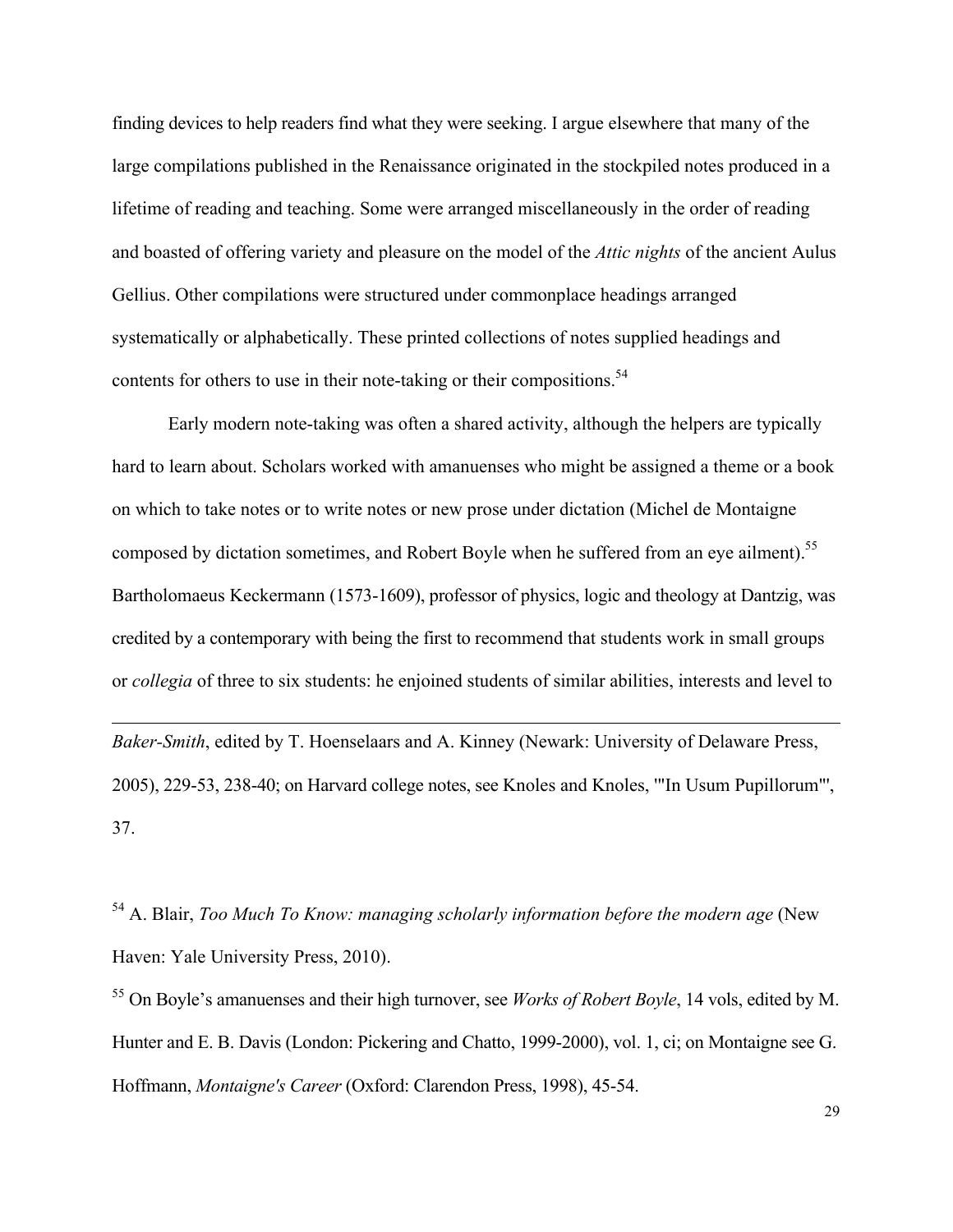discuss and pool together their notes, then each student would make a copy of the collective notes for his own use.<sup>56</sup> Enlisting the help of others certainly made it easier to accumulate notes on a large scale.

Another related innovation in early modern note-taking methods was the use of the slip, not a standard-sized index card but a sheet of paper written on one side and cut up into slips to make each recorded item available to be moved around and combined with other notes in different ways (using whole sheets of paper as loose leaves presented some of the same advantages of mobility, though full sheets could not be combined on one page like slips). Naturalists like Conrad Gesner and Ulisse Aldrovandi used slips to accumulate material which they could then arrange easily in alphabetical or systematic order. We do not know how the slips were stored when loose (possibly in pigeonholes, baskets or bags) because they survive tipped into bound volumes or (most commonly) glued onto the sheets of a notebook, which was likely the final purpose for which they were saved--in the  $16<sup>th</sup>$  century slips were not considered a

 <sup>56</sup> 'Socialium Excerptorum primus mentionem, quod sciam, fecit KECKERM. Cons. log. de adornandis Locis Communibus c.1.p.3 columna 2. circa finem: exponens, quomodo plures conjungere possent operam suam in excerpendo.' V. Placcius, *De arte excerpendi, vom Gelährten Buchhalten liber singularis quo genera et praecepta excerpendi* (Stockholm and Hamburg, 1589), 161. On Keckermann's *collegia* see H. Hotson, *Commonplace Learning: Ramism and its German Ramifications, 1543-1630* (Oxford: Oxford University Press, 2007), 241-42 and B. Keckermann, 'Consilium logicum de adornandis et colligendis locis communibus, rerum et verborum', in *Opera omnia*, 2 vols. (Geneva, 1614), vol. 2, cols. 220-42 at cols. 222-223 [misnumbered 220-221].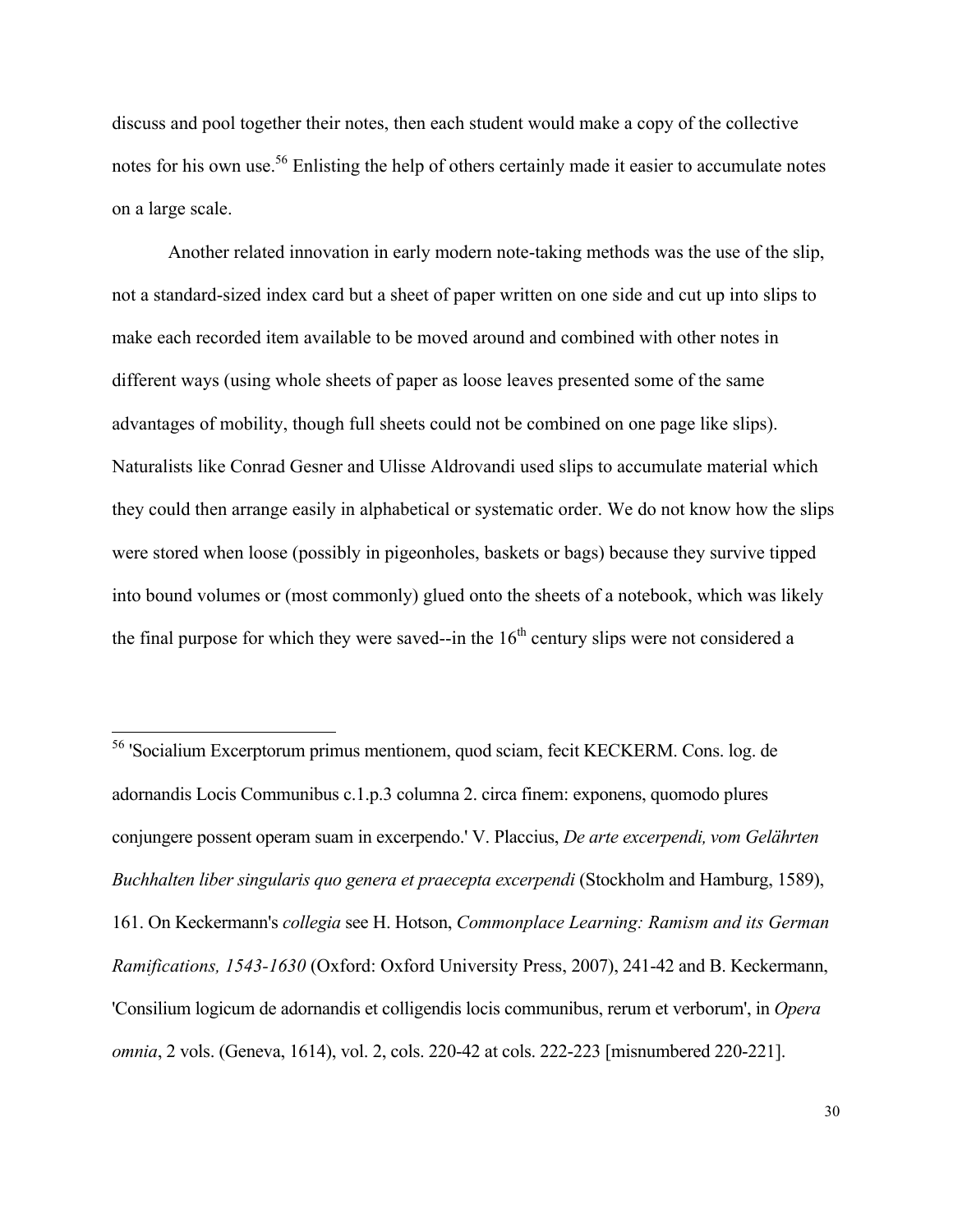medium for permanent storage, but a temporary state used for gathering and sorting material.<sup>57</sup> But in 1689 Vincent Placcius published a description of a note closet devised in the 1640s by Thomas Harrison which could store loose slips under topical headings: in addition to the flexibility in rearranging the slips, Placcius boasted of the closet's value for group work since notes could be contributed by many and shared among many without harming access to the bulk of the material stored there (whereas a notebook once lent out is no longer accessible).<sup>58</sup> Although the closet was probably rarely made (only two examples are known to have existed, Placcius' own and one made for Leibniz, neither of which survive), its description in print attests to and may have helped to inspire experimentation with idiosyncratic methods of note-taking.<sup>59</sup> Certainly we know that such experimentation continued in the  $18<sup>th</sup>$  century, alongside more conventional methods like those advocated by Sacchini and Drexel. The German jurist Johann Jacob Moser (1701-85) and and the Swiss physiognomist Johann Kaspar Lavater (1741-1801) also kept their notes on cards stored in boxes, while the Zurich scholar Caspar Hagenbuch formed his notebooks by copying out the headings from books matching their layout on the pages of his notebook and filling in the blank space with excerpts. <sup>60</sup>

<sup>59</sup> Von Murr reports that Leibniz purchased the closet at the death of Clacius, Hanoverian secretary, who had had it made for him. C. G. von Murr, *Journal zur Kunstgeschichte und zur allgemainen Litteratur*,7ter Teil (Nurnberg, 1779), 211.

60 Décultot, *Lire, copier, écrire*, 15. On Moser see Zedelmaier, 'Johann Jakob Moser', 51ff; on

 <sup>57</sup> Meinel, 'Enzyklopädie der Welt und Verzettelung des Wissens', 170.

<sup>58</sup> Placcius, *De arte excerpendi,* 121-59; Noel Malcolm, 'Thomas Harrison and his 'Ark of studies': an episode in the history of the organization of knowledge', *The Seventeenth Century* 19 (2004): 196-232. For more discussion see also Blair, *Too Much To Know*, ch. 2.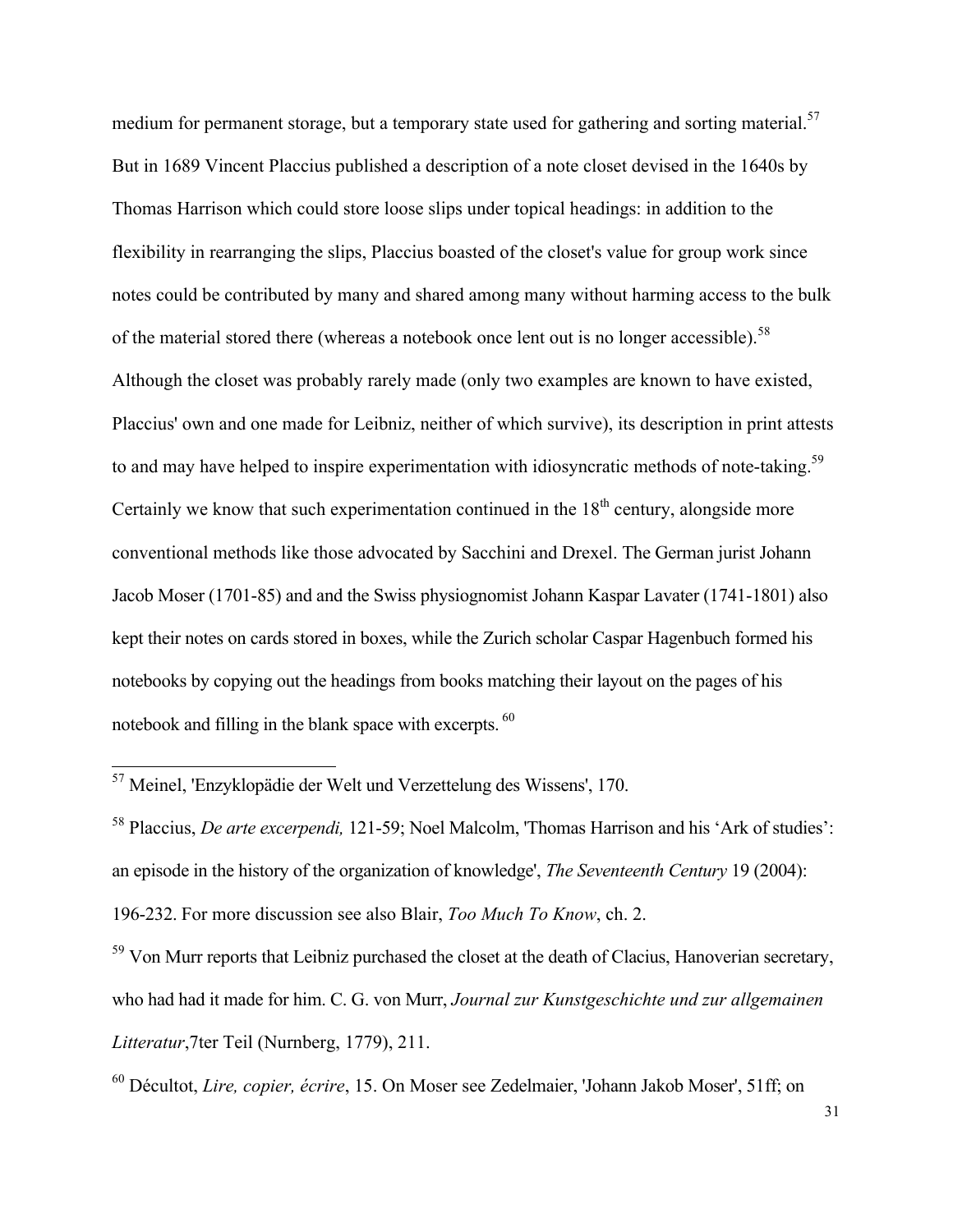The history of note-taking has only begun to be written. On the one hand the basic functions of selecting, summarizing, storing and sorting information garnered from reading, listening, observing and thinking can be identified in most literate contexts in some form or other. On the other hand Renaissance humanists emphasized with unprecedented success the virtues of stockpiling notes on large scales and for the long term, thanks to the availability of paper and a new abundance of books, but also to their ability to transmit their own keen motivation to avoid any future loss of learning. We continue to share many early modern ideals for insuring the collection and retrievability of information and have built on early modern practices that facilitate the accumulation and the organization of information, including collaborative work and the use of rearrangeable slips. But in the last decades we have begun to transfer these long-standing goals and techniques to a range of new electronic technologies and media. In doing so we would do well to appreciate the thoughtful attention with which early modern scholars tried to store information so that it remained accessible for different purposes and different users long after the initial selection. In particular we should be concerned about replicating the staying power of writing on electronic media that become obsolete multiple times even in one lifespan. Will we, let alone anyone else, be able to read the notes we take now, once they cease to seem relevant enough to warrant uploading onto the latest hardware and software? As we shift to forms of note-taking that are not as ephemeral as the wax tablets but also not as durable as ink on paper, we may be limiting the history of note-taking to a few centuries between

Hagenbuch: Klaus Weimar, 'Les comptes savants de Johann Caspar Hagenbuch', in *Lire, copier, écrire*, 65-78; I am grateful to Klaus Weimar for telling me of the notes of Lavater, in the manuscript collection of the Zentralbibliothek Zürich.

 $\overline{a}$